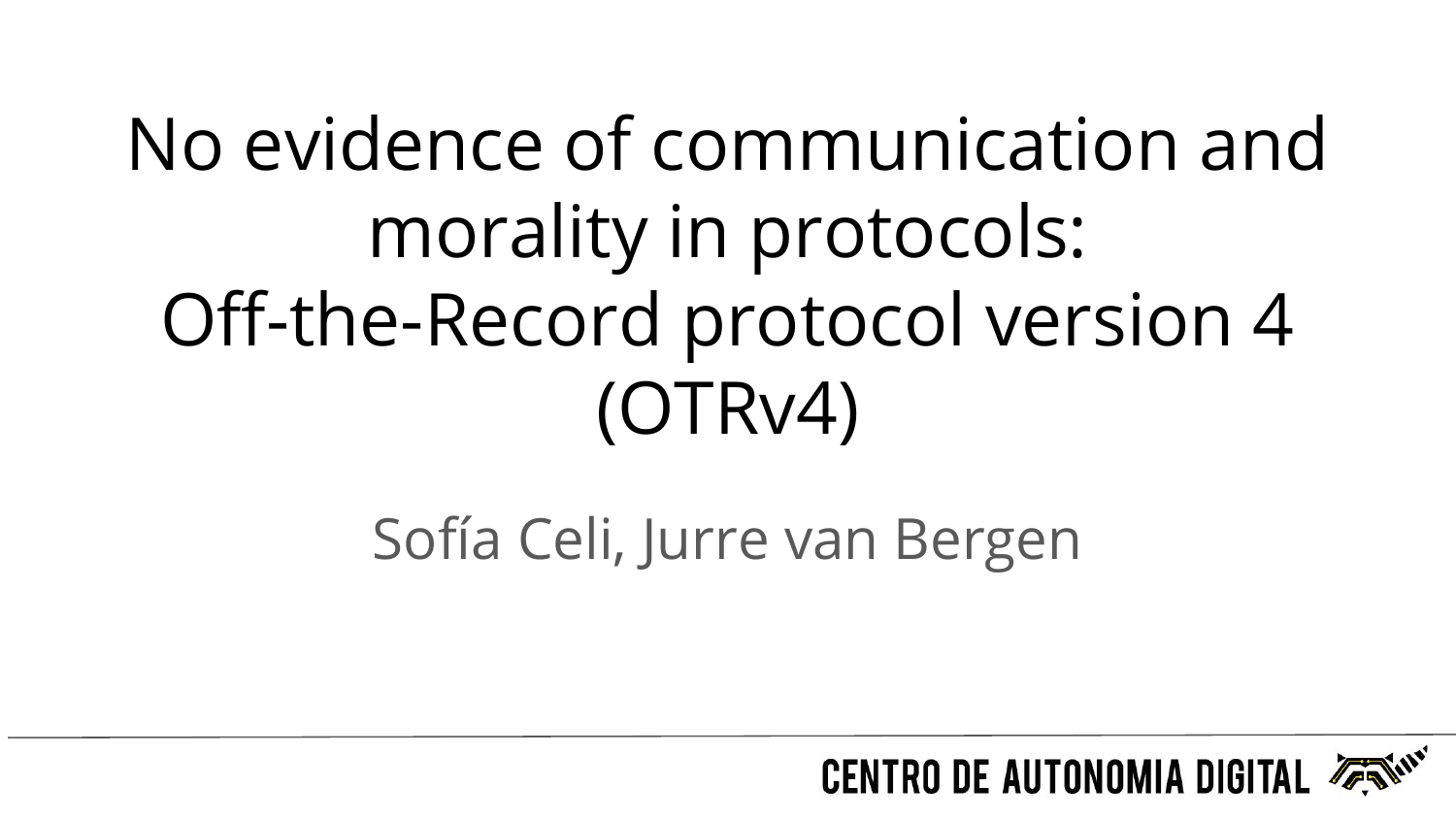## Why we need secure messaging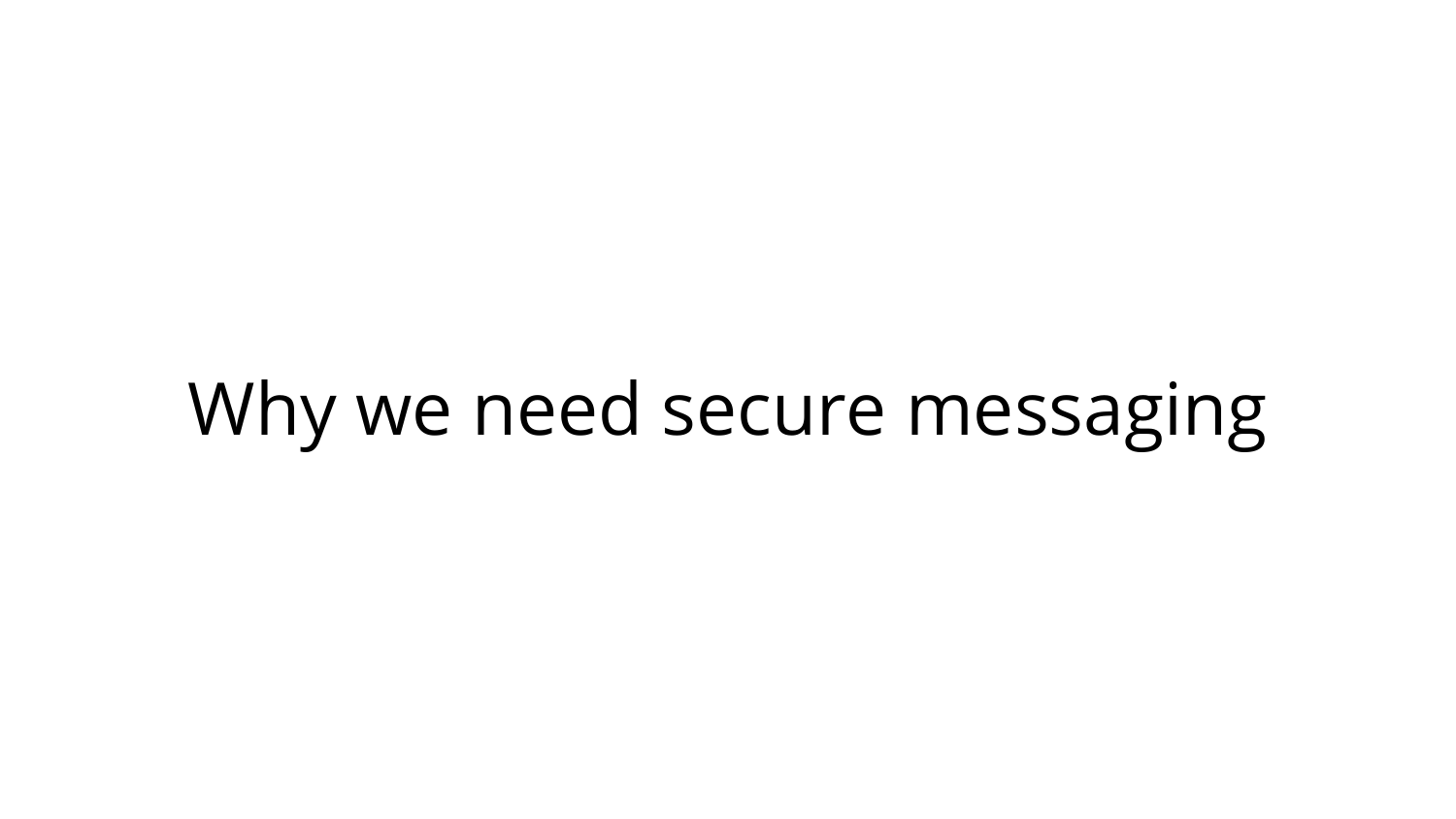"Most academic cryptographers seem to think that our field is a fun, deep, and politically neutral game -a set of puzzles involving communicating parties and notional adversaries. This vision of who we are animates a field whose work is intellectually impressive and rapidly produced, but also quite inbred and divorced from real-world concerns. Is this what cryptography should be like? Is it how we should expend the bulk of our intellectual capital?"

> -Rogaway, P. (2015), *The Moral Character of Cryptographic Work*, University of California, Davis, USA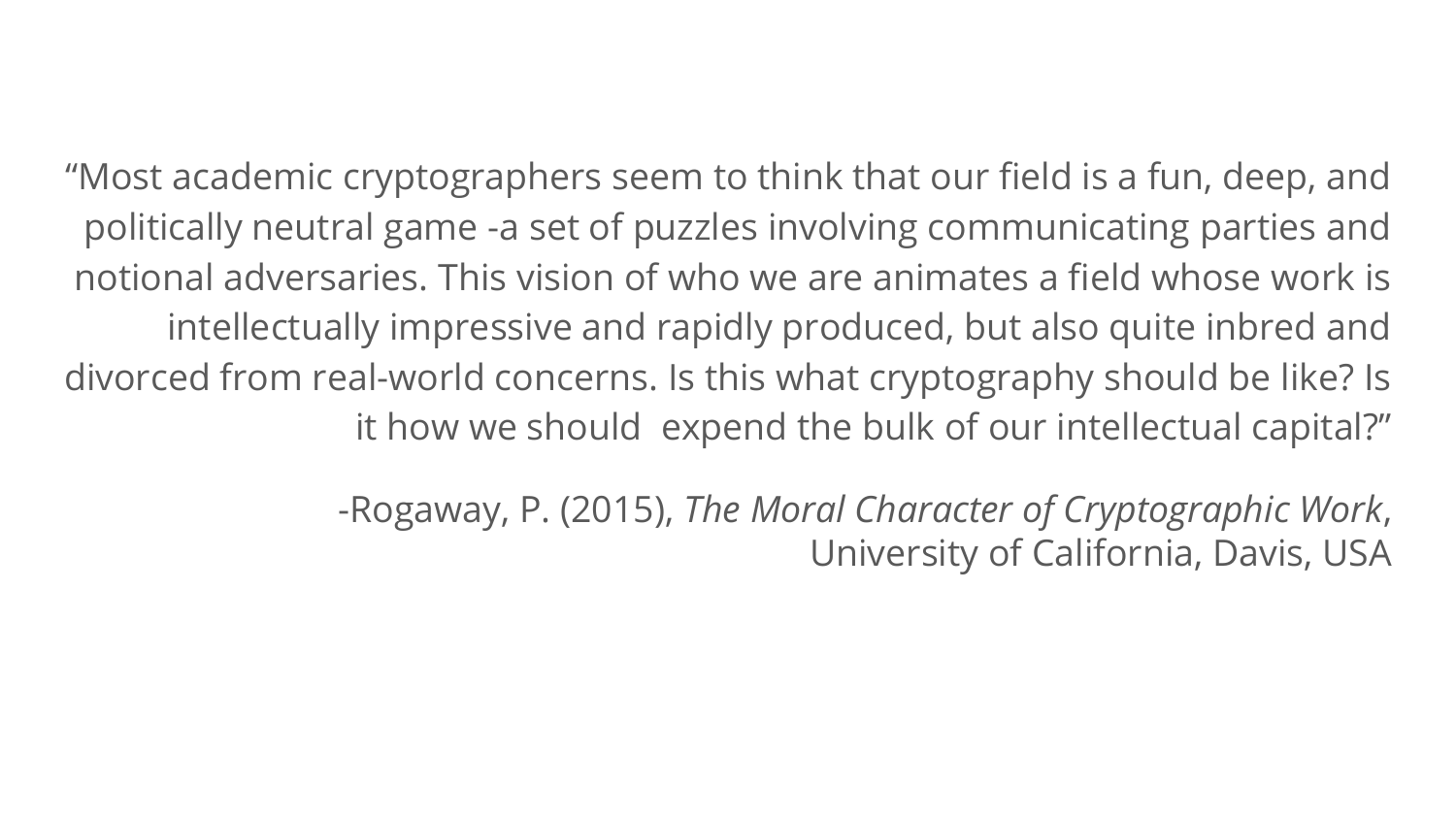"An especially problematic excision of the political is the marginalization within the cryptographic community of the secure-messaging problem, an instance of which was the problem addressed by Chaum. Secure-messaging is the most fundamental privacy problem in cryptography: how can parties communicate in such a way that nobody knows who said what. More than a decade after the problem was introduced, Racko and Simon would comment on the near-absence of attention being paid to the it"

> -Rogaway, P. (2015), The Moral Character of Cryptographic Work, University of California, Davis, USA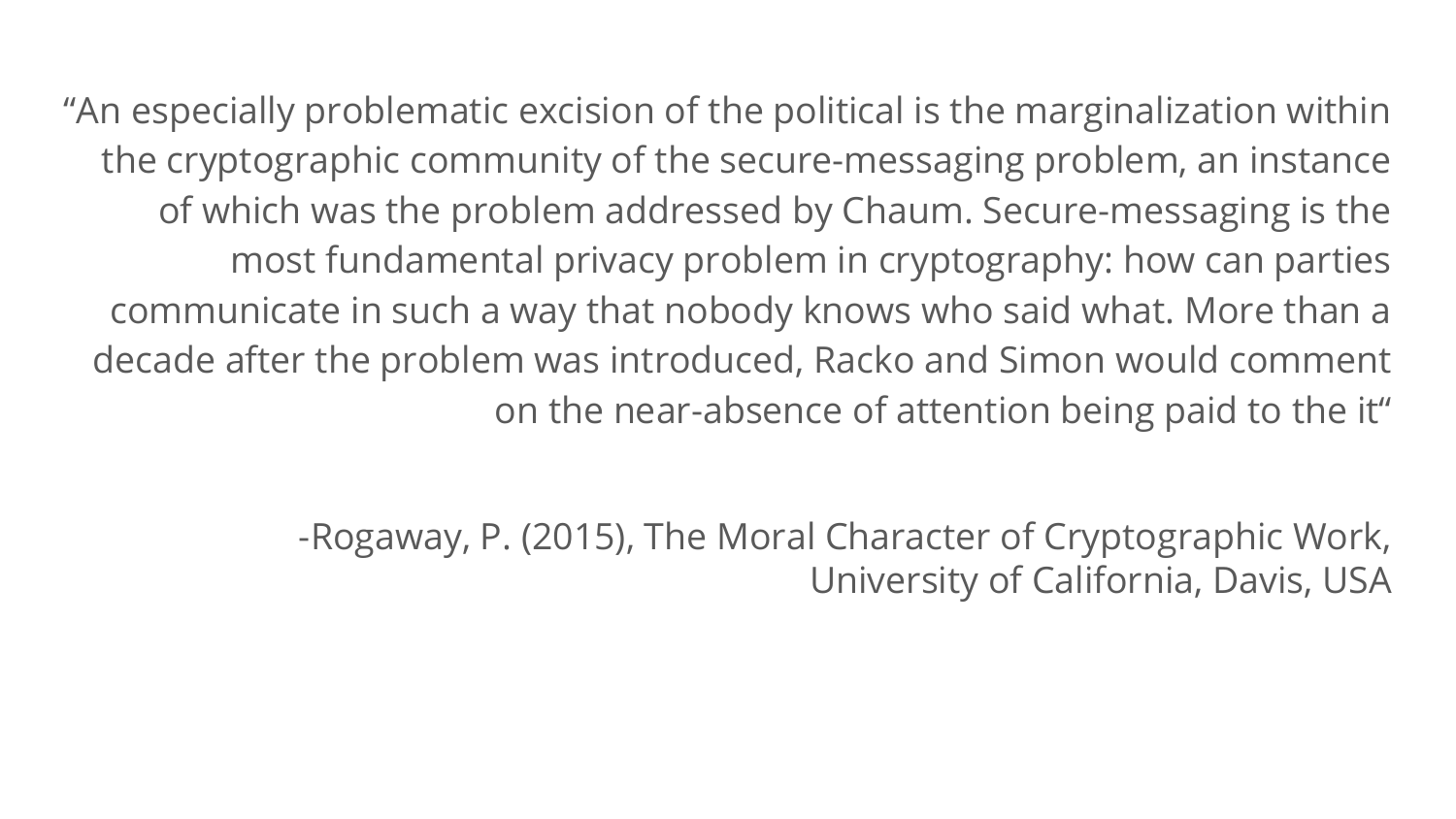## Why we need protocols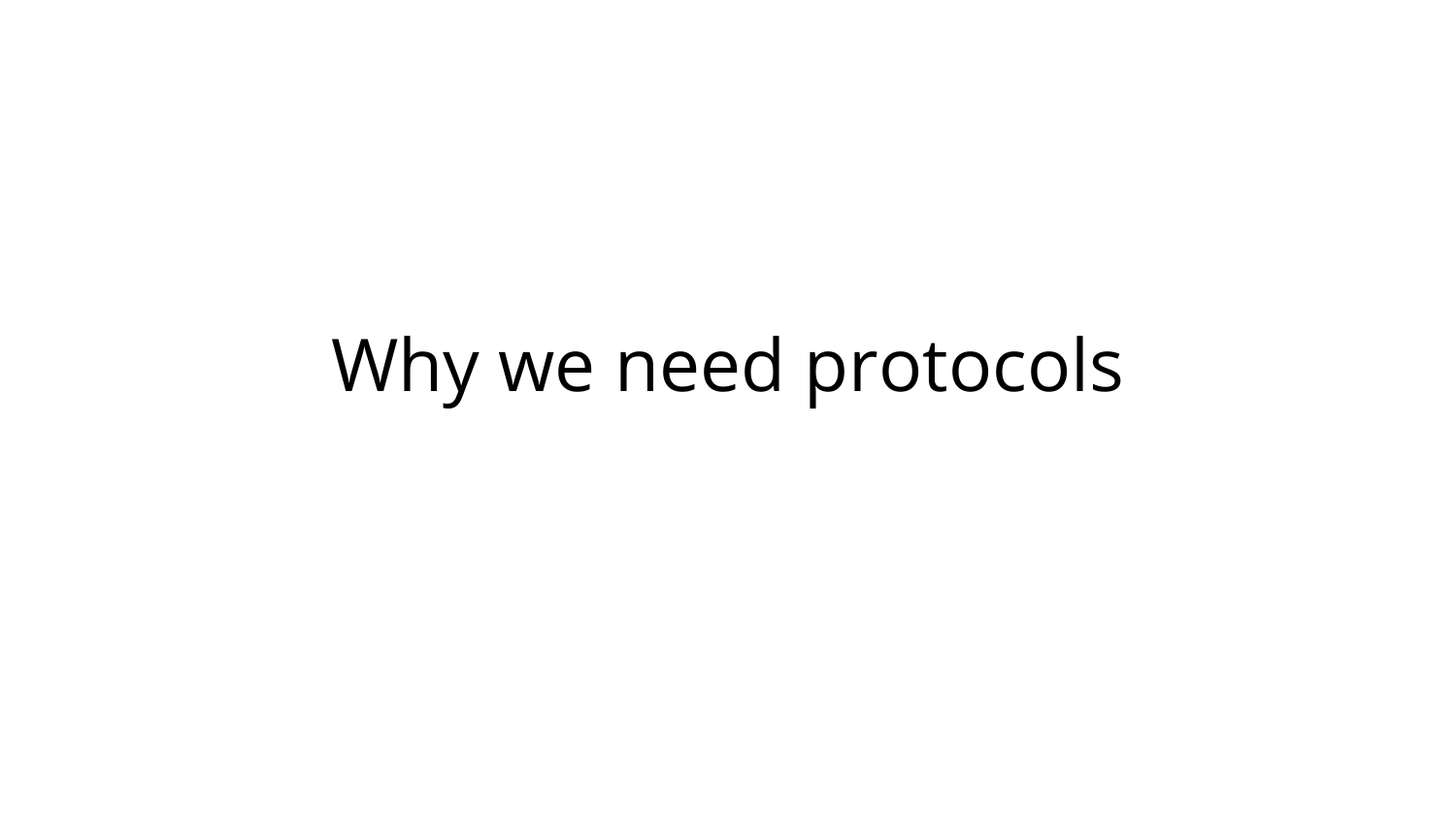- We need options that work
- We need full specifications
- We need properties, limitations and requirements
- We need protocols that update existing definitions: vague terms get better defined
- We need reviews and verifications
- We need ideas from different places
- We need implementations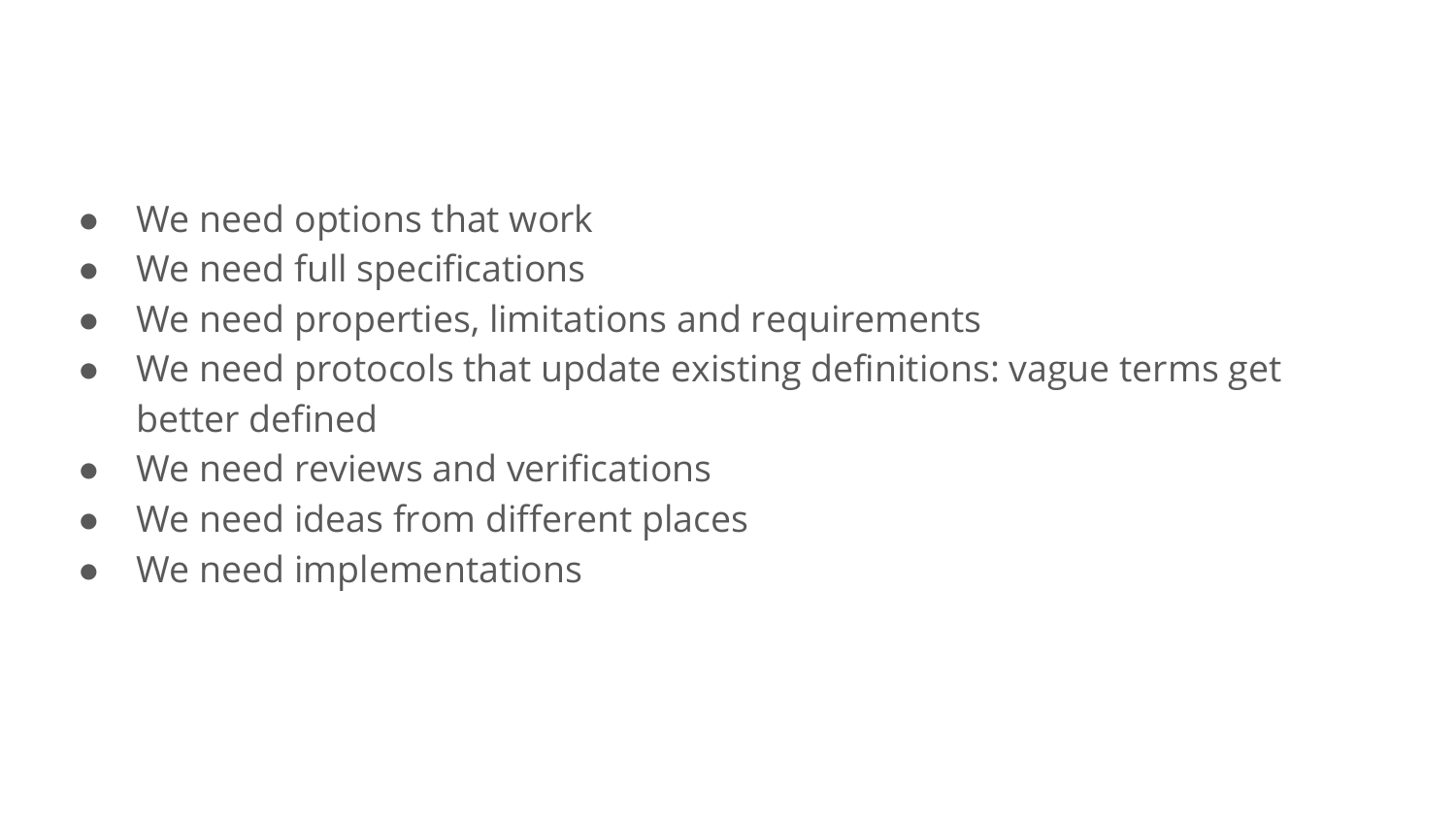## What is OTR and what is deniability?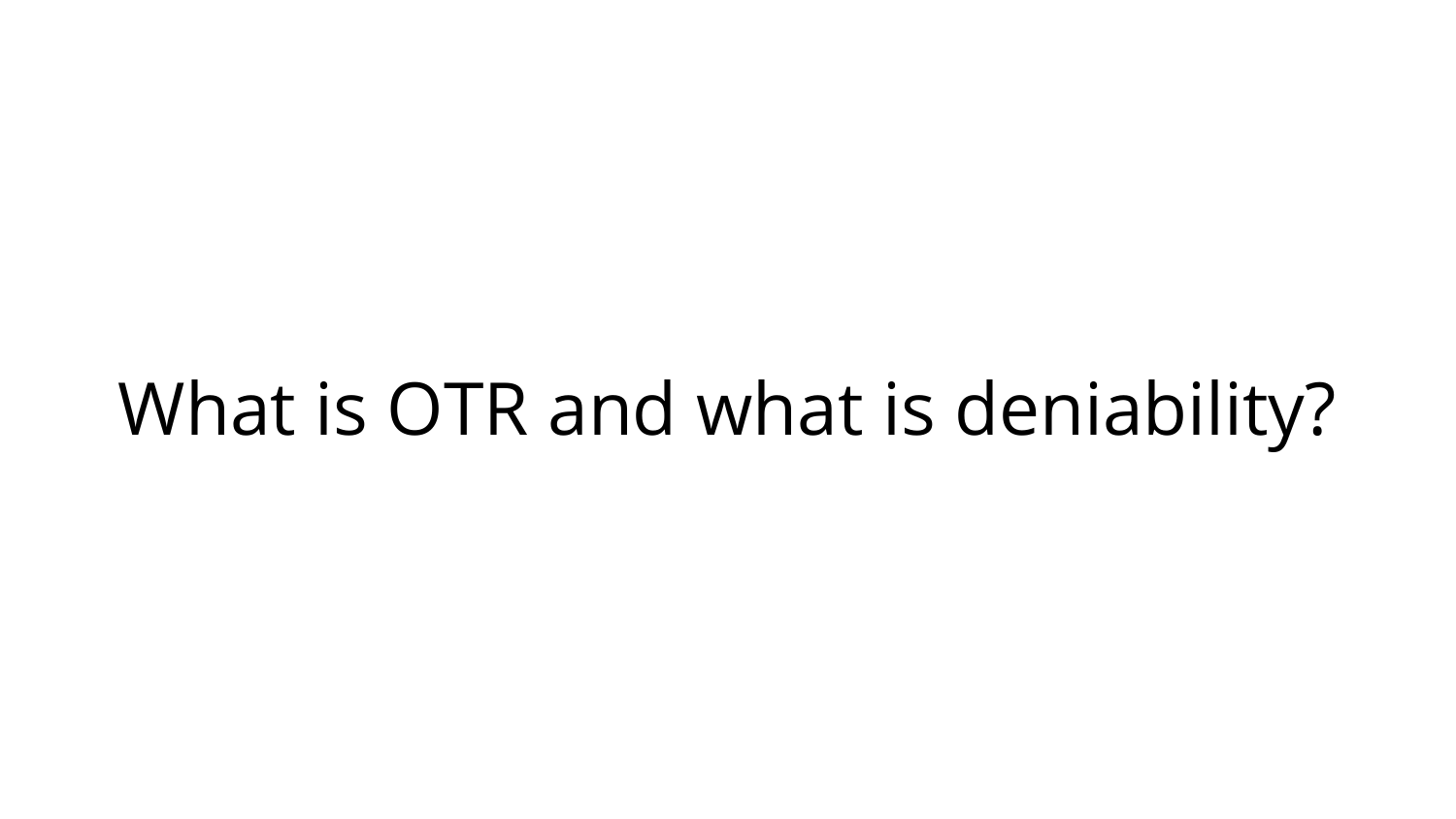### In the beginning..

- Paper in 2004 by *Ian Goldberg*, *Nikita Borisov* and *Eric Brewer*
- Conversations in the "digital" world should mimic casual real world conversations
- Authentication in a deniable way
- Introduces the Socialist Millionaires Protocol in OTRv2
- OTR gave inspiration to other secure messaging protocols, like Signal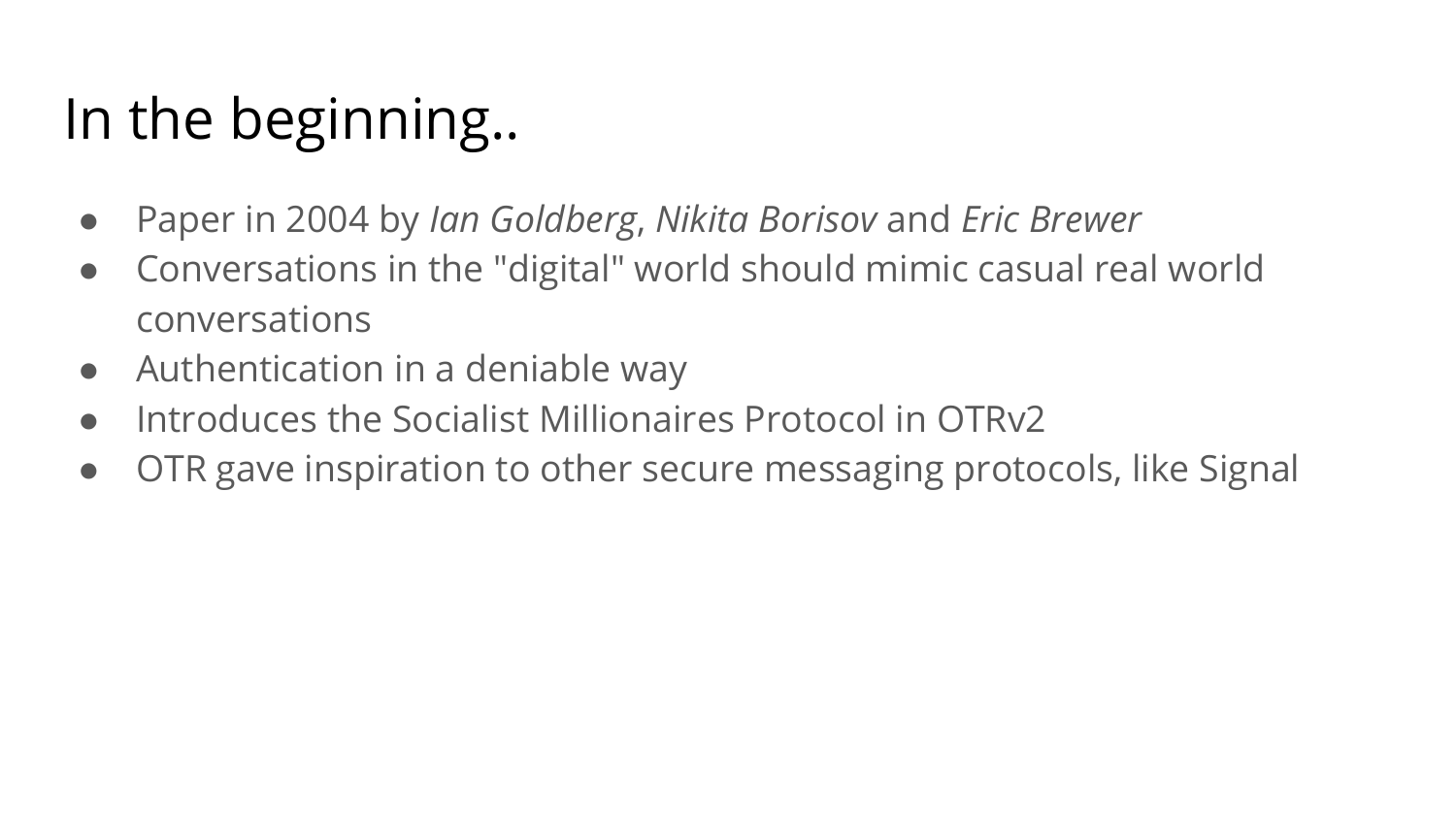### Off-The-Record

- Authentication
	- As AKE, it uses a variant of the SIGMA protocol
- Verification
	- Socialist millionaire protocol
	- Fingerprint comparison
- End-to-end encryption
	- All messages are encrypted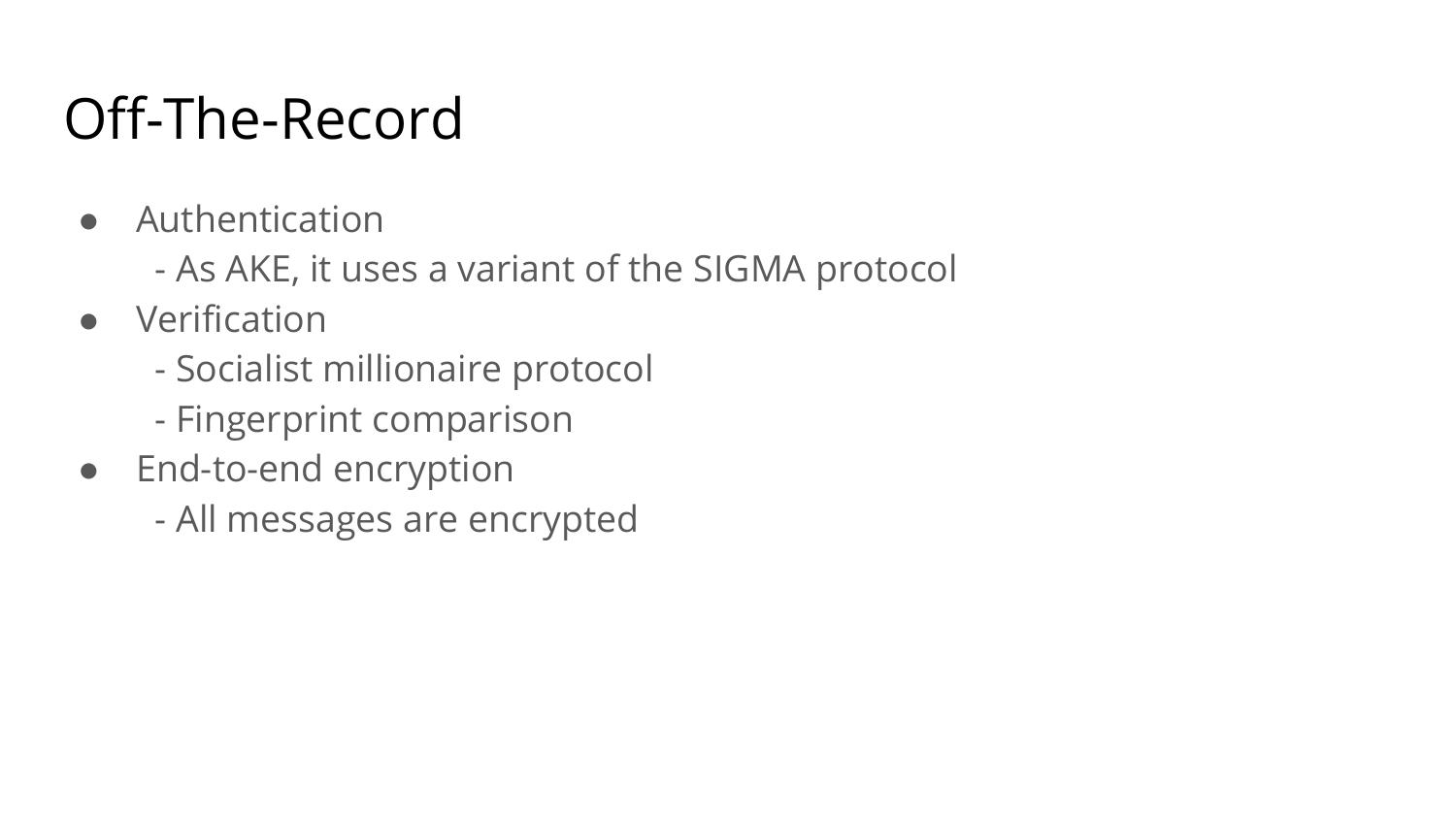### Off-The-Record

- Perfect Forward secrecy:
	- Usage of unique keys for the encryption of each message
	- "The idea of perfect forward secrecy (sometimes called break-backward protection) is that previous traffic is locked securely in the past." (Menezes, A., Oorschot, P., Vanstone, S. (1997), *Handbook of Applied Cryptography*, CRC Pres.)

 - "A classical adversary that compromises the long-term secret keys of both parties cannot retroactively compromise past session keys" (Bellare, M., Pointcheval, D., & Rogaway, P. (2000). *Authenticated Key Exchange Secure Against Dictionary Attacks*. In Advances in Cryptology–EUROCRYPT)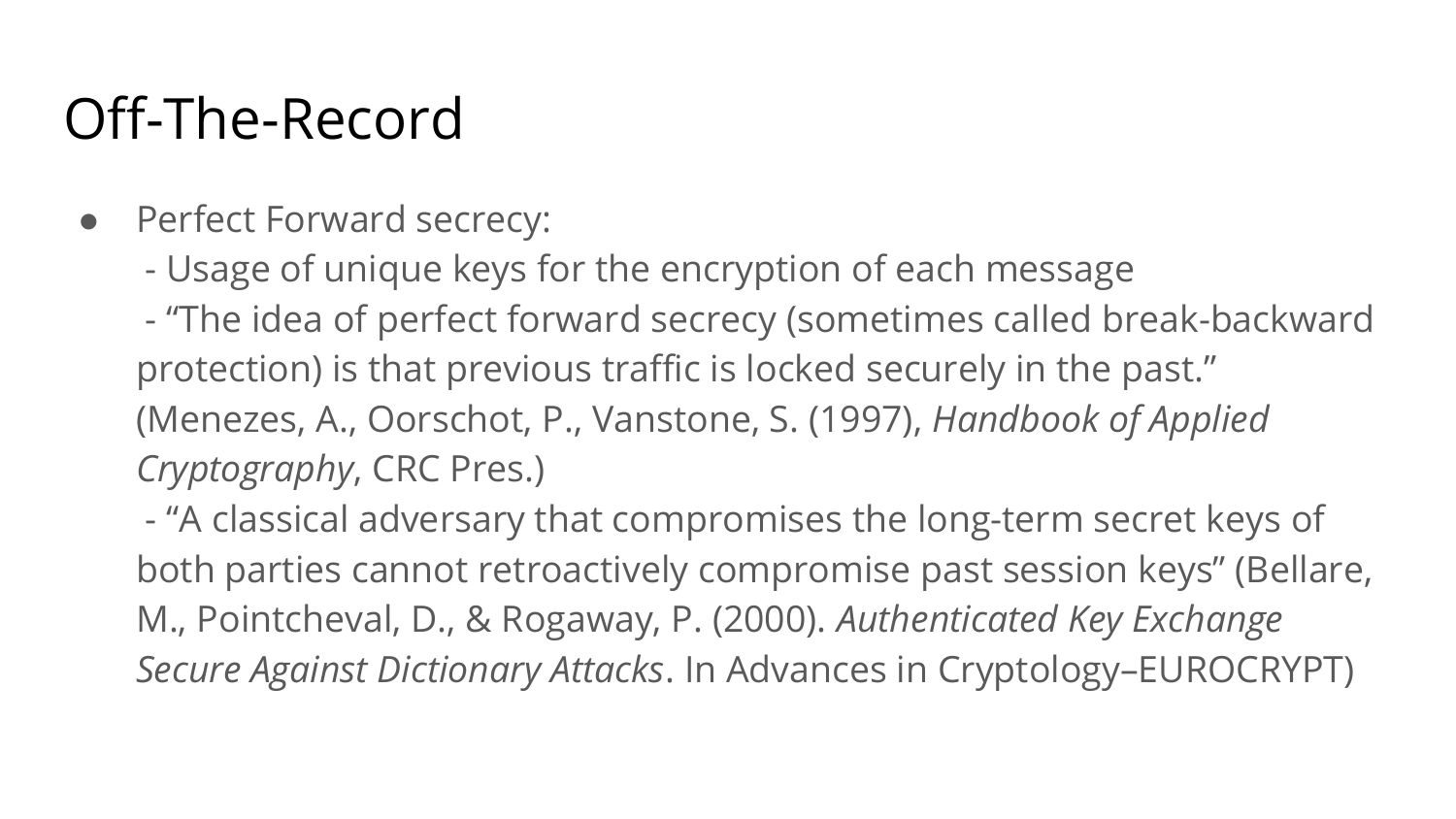### Off-The-Record

• Post-compromise security (sometimes referred as backward secrecy): - Even if a message key gets compromised, no future messages can be decrypted

 - "A protocol between Alice and Bob provides Post-Compromise Security (PCS) if Alice has a security guarantee about communication with Bob, even if Bob's secrets have already been compromised" (Cohn-Gordon, K., Cremers, C., & Garrat, L. (2016). *On Post-Compromise Security*. Department of Computer Science, University of Oxford)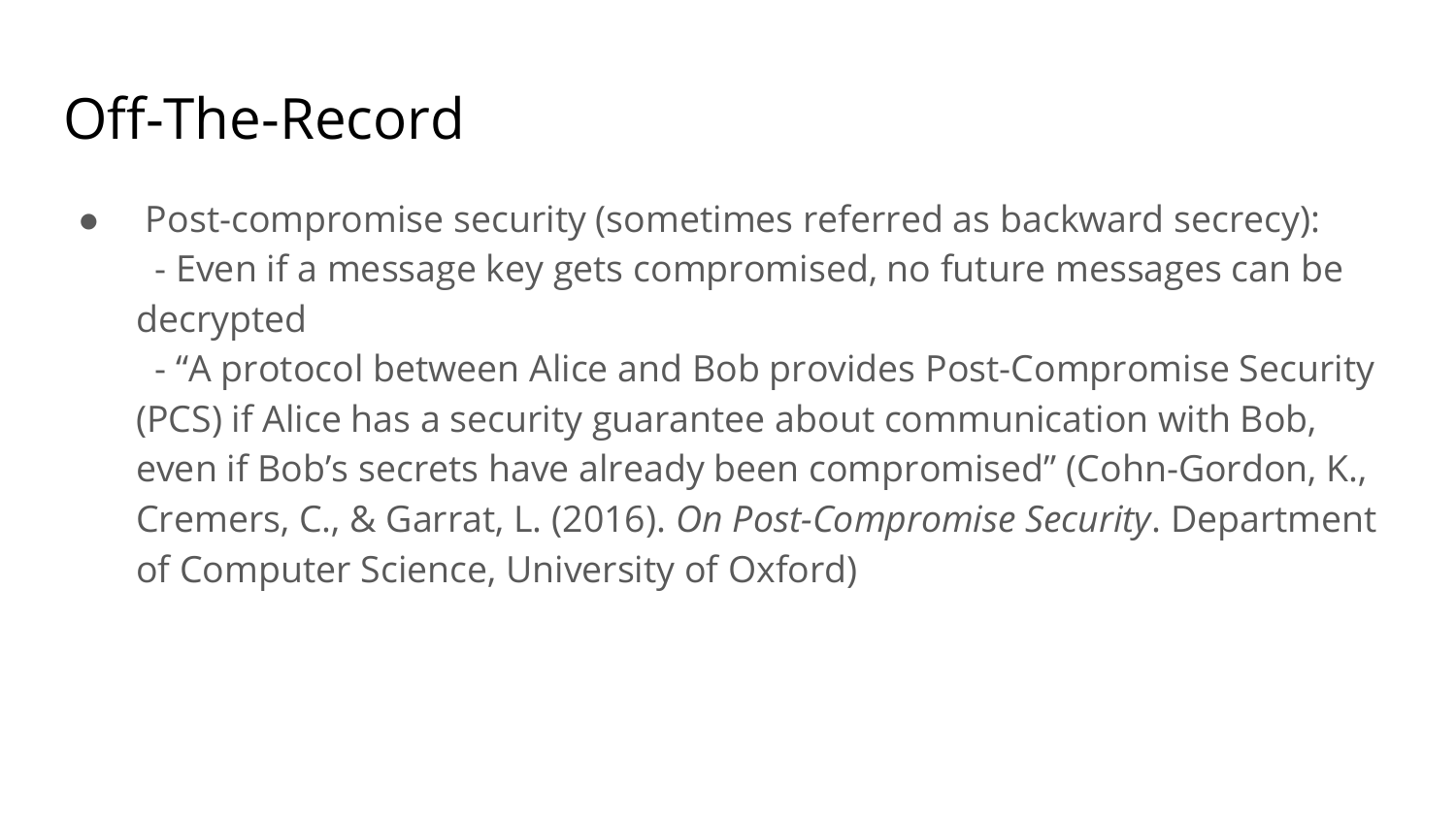# Deniability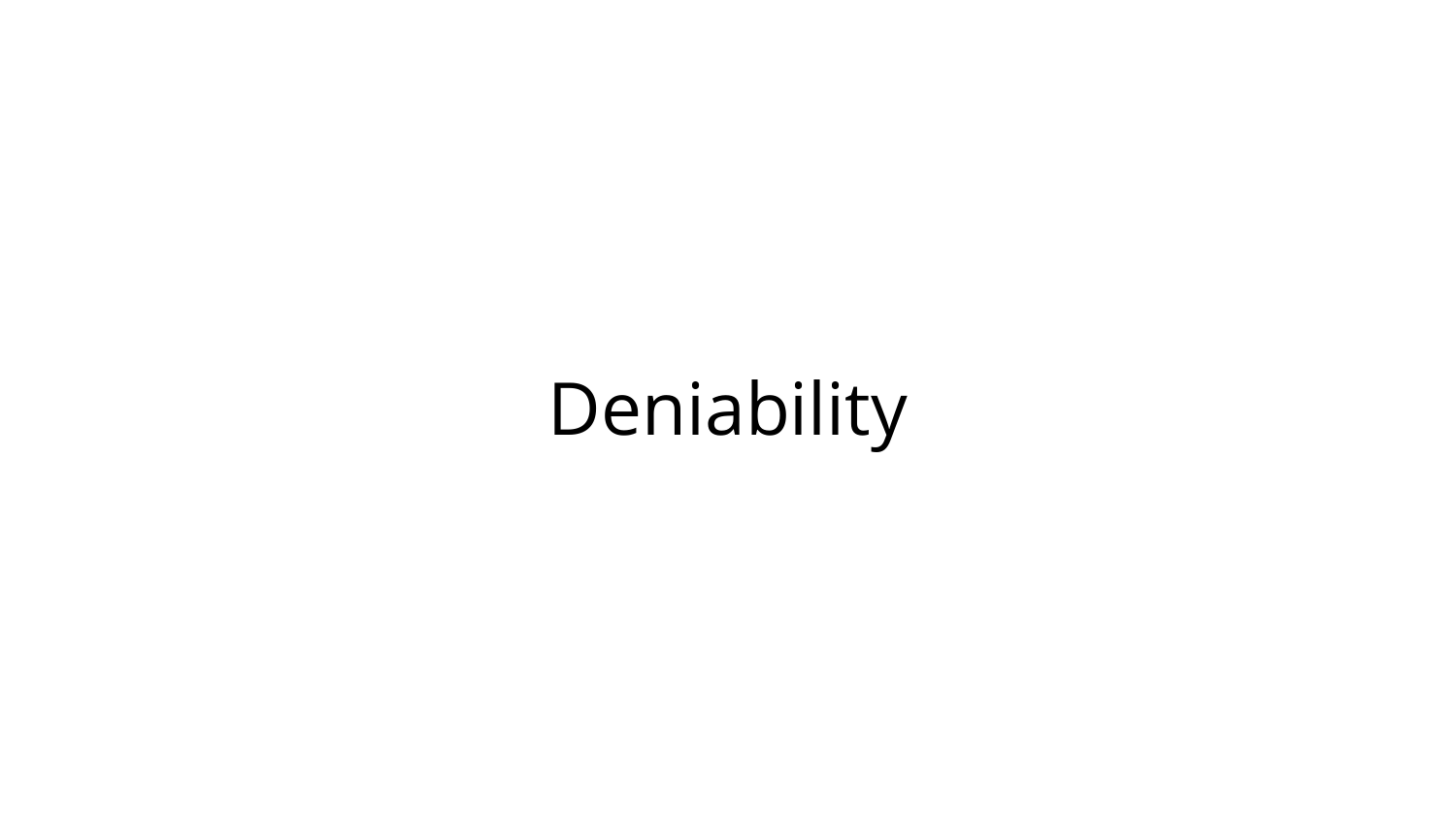#### What is deniability?

● "Deniability, also called repudiability, is a common goal for secure messaging systems. Consider a scenario where Bob accuses Alice of sending a specific message. Justin, a judge, must decide whether or not he believes that Alice actually did so. If Bob can provide evidence that Alice sent that message, such as a valid cryptographic signature of the message under Alice's long-term key, then we say that the action is non repudiable. Otherwise, the action is deniable"

- Unger, N., Dechand, S., Bonneau, J., Fahl, S., Perl, H., Goldberg, I., Smith, M. (2015), *SoK: Secure Messaging*, 2015 IEEE Symposium on Security and **Privacy**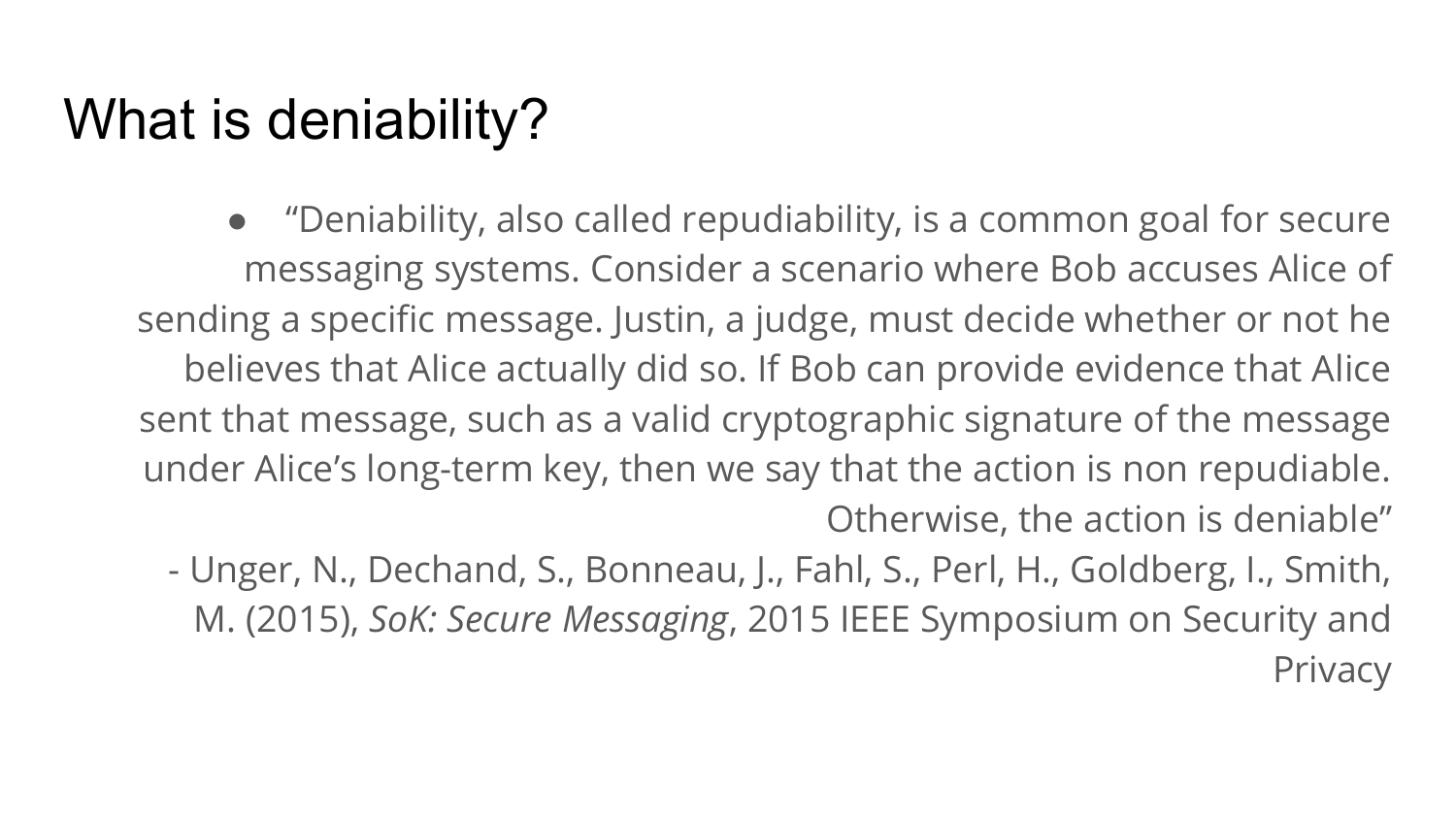### **Types**

- Online, offline, message, participation
	- "We can distinguish between message repudiation, in which Alice denies sending a specific message, and participation repudiation in which Alice denies communicating with Bob at all."

- Unger, N., Dechand, S., Bonneau, J., Fahl, S., Perl, H., Goldberg, I., Smith, M. (2015), *SoK: Secure Messaging*, 2015 IEEE Symposium on Security and **Privacy**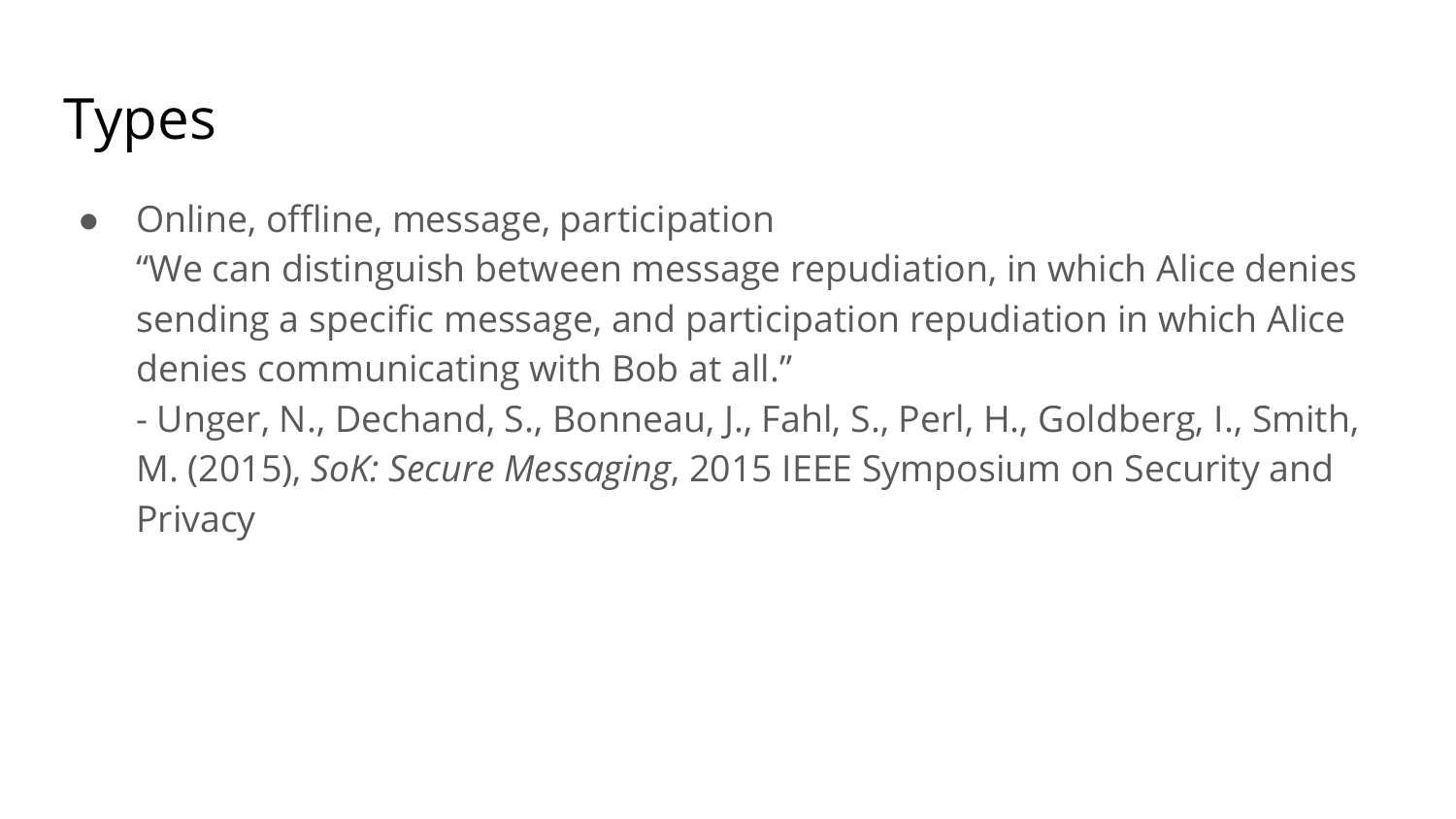### **Types**

"A protocol is strongly deniable if transcripts provide no evidence even if long-term key material is compromised (offline deniability) and no outsider can obtain evidence even if an insider interactively colludes with them (online deniability)."

- Unger, N. & Goldberg, I. (2015), *Improved Strongly Deniable Authenticated Key Exchanges for Secure Messaging*, University of Waterloo, Waterloo, Canada.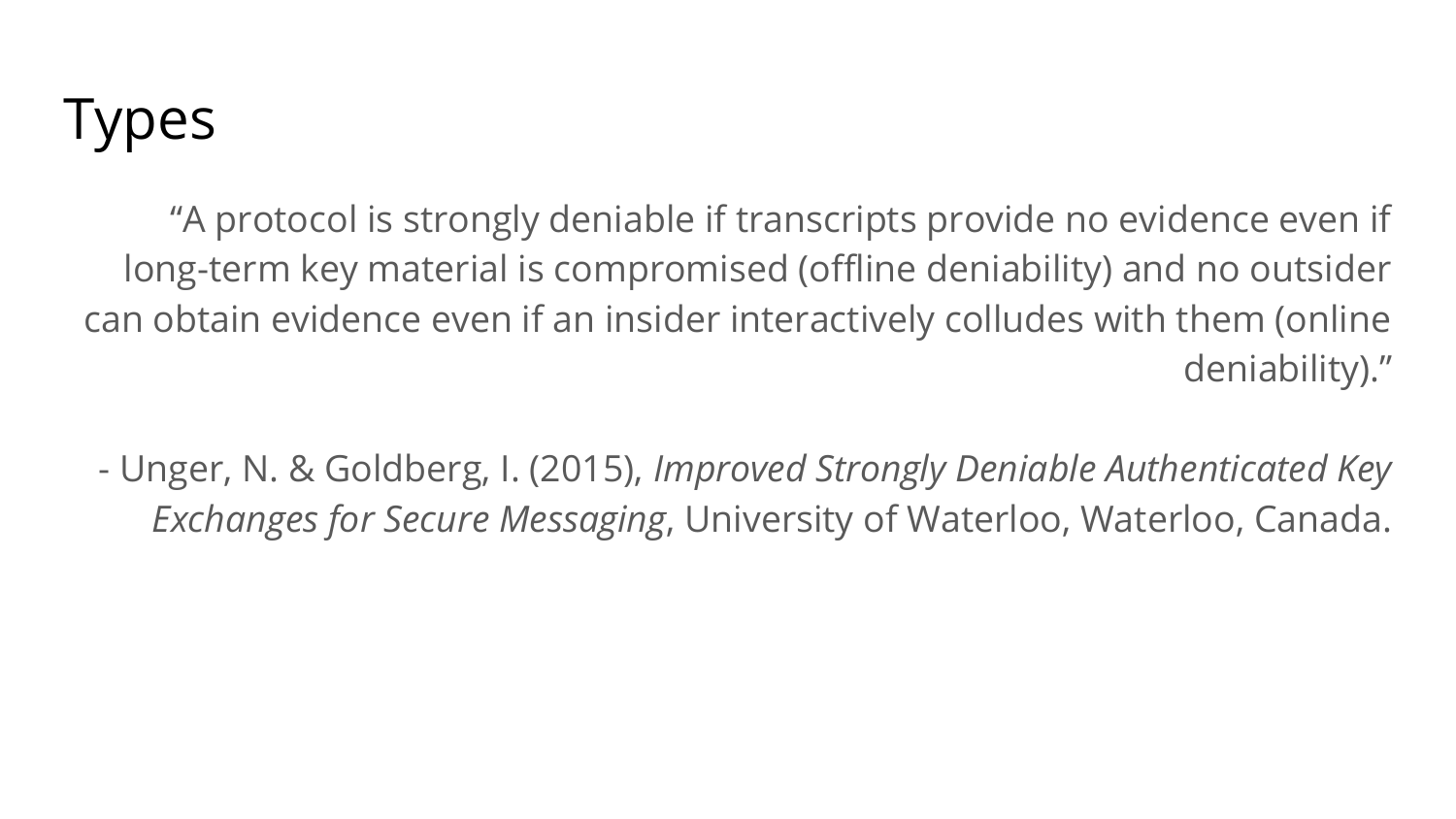|                            | OTR <sub>v3</sub> | OTRv4                                         | <b>Signal</b> | <b>OMEMO</b> | Olm/Megolm                                                                          | <b>Telegram</b> |
|----------------------------|-------------------|-----------------------------------------------|---------------|--------------|-------------------------------------------------------------------------------------|-----------------|
| Forward secrecy            | Weak              | Interactive: full<br>Non-interactive:<br>weak | Weak          | Weak         | None                                                                                | Weak*           |
| Post-compromise<br>secrecy | Full              | Full                                          | Full          | Full         | Full                                                                                | Full*           |
| <b>Online Deniability</b>  | $\bigcirc$        |                                               | $\bigcap$     | ◯            | $\bigcirc$                                                                          | ( )             |
| <b>Offline Deniability</b> |                   |                                               |               |              |                                                                                     |                 |
|                            |                   |                                               |               |              | provides property<br>partially provides property<br>does not provide property<br>Į, |                 |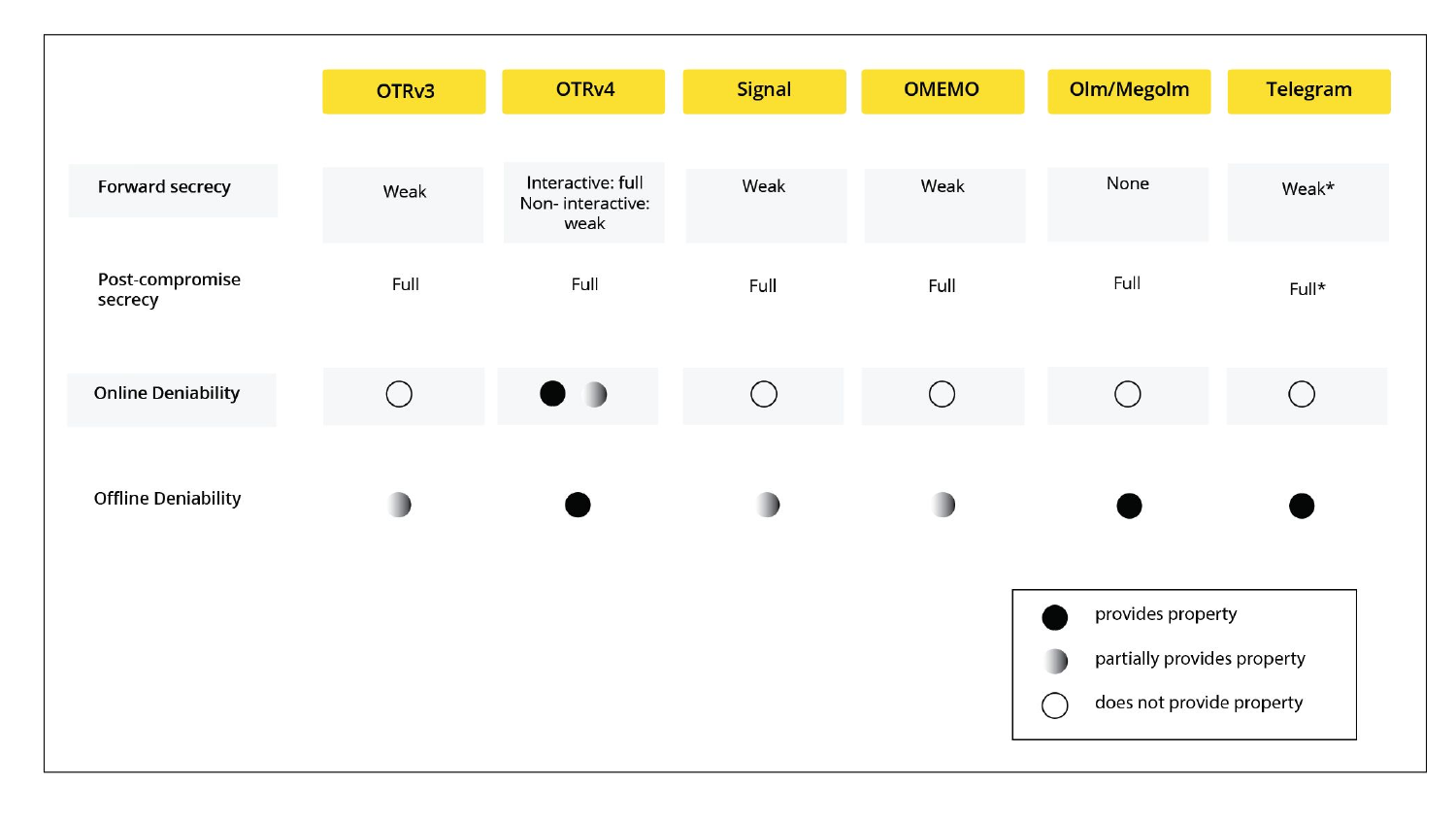### Why a version 4 of OTR?

- We want deniability: participation, message, online and offline
- We want perfect forward and post-compromise secrecy
- We want a higher security level
- We want to update the cryptographic primitives
- We want additional protection against transcript decryption in the case of ECC compromise
- We want elliptic curves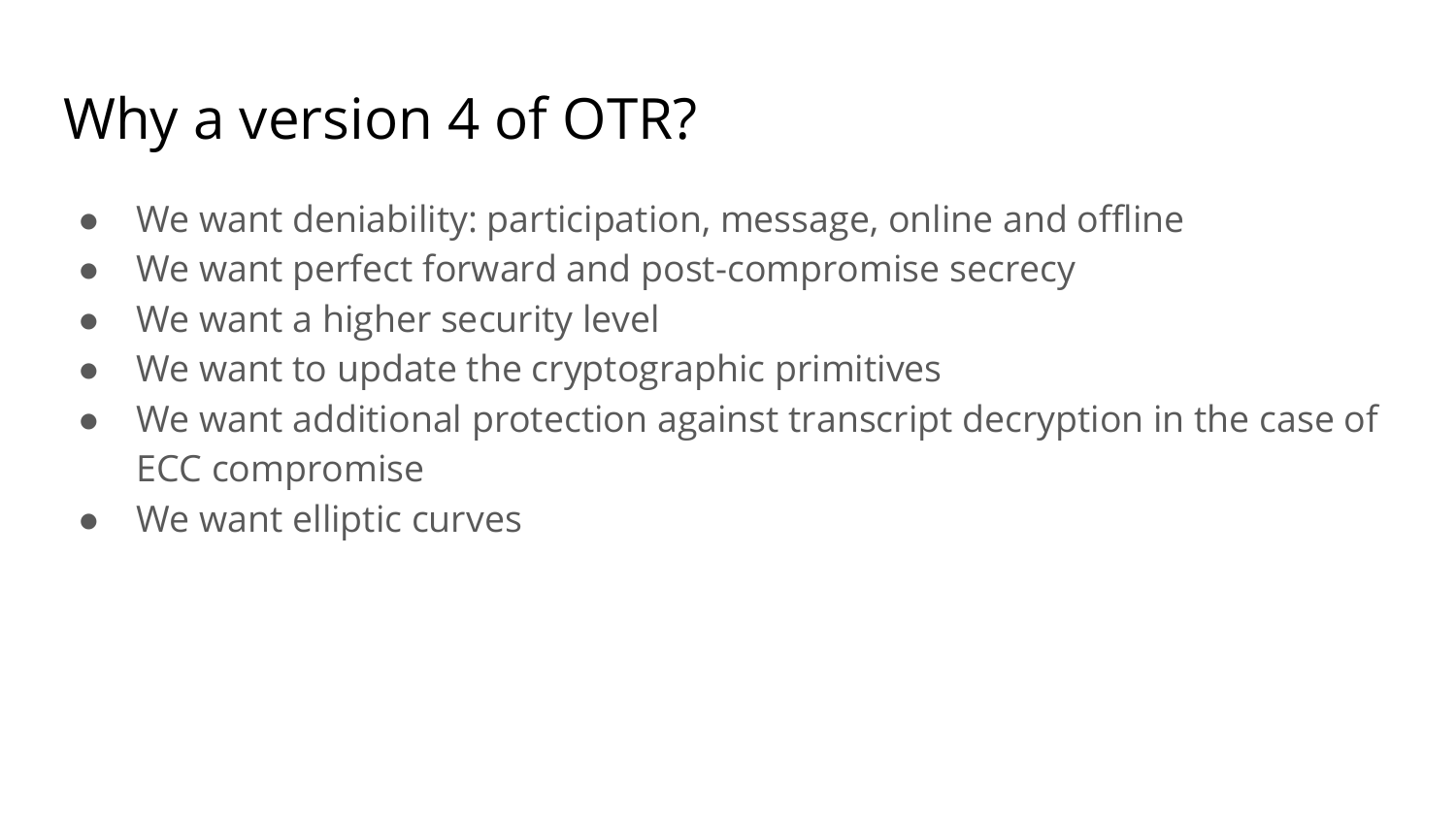#### New communication model

- We want in-order and out-of-order delivery of messages
- We want online and offline conversations
- We want different modes in which something can be implemented
- We don't want to trust servers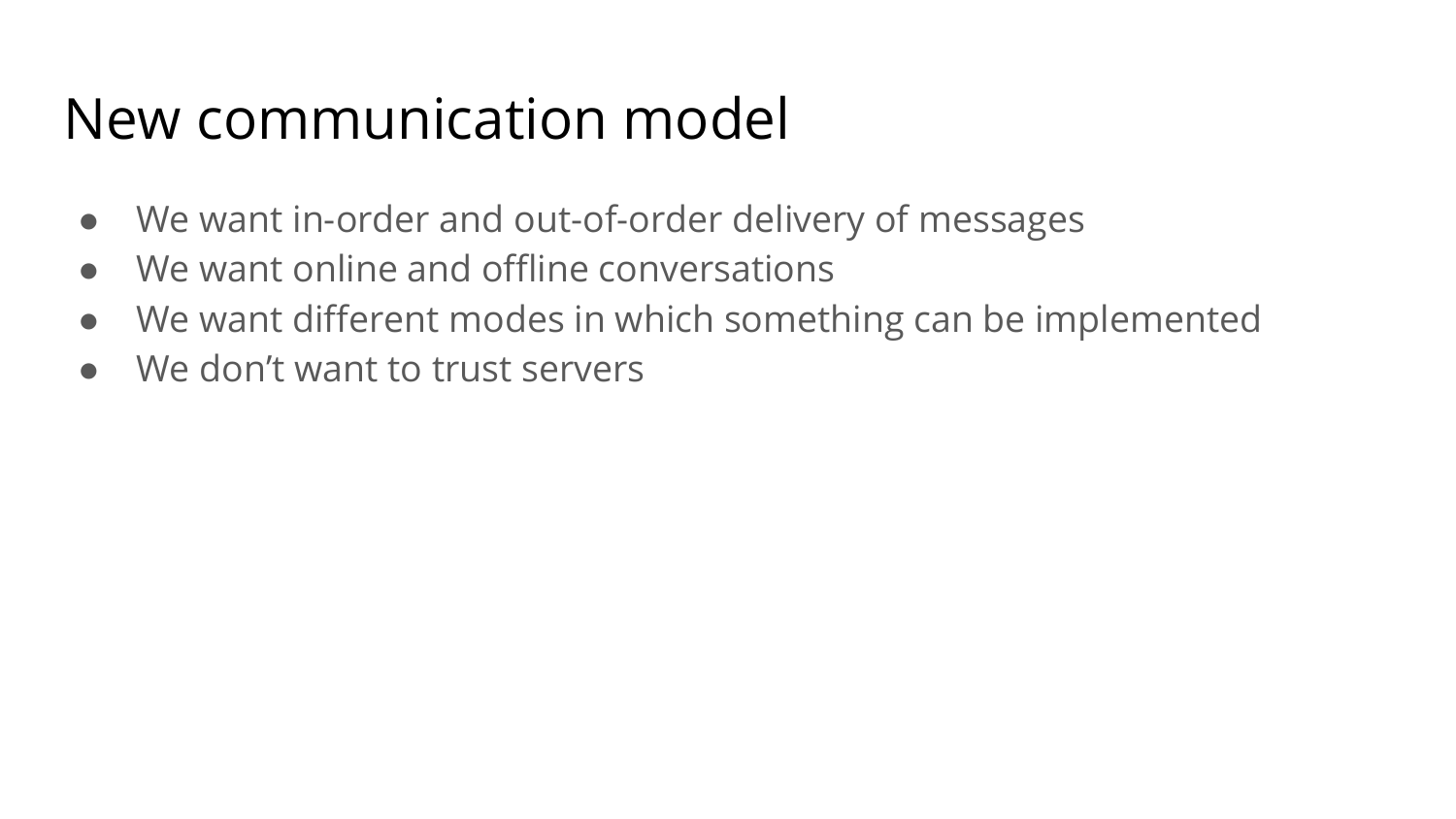#### **Main Changes over Version 3**

- Security level raised to 224 bits and based on Elliptic Curve Cryptography (ECC).  $\bullet$
- Additional protection against transcript decryption in the case of ECC compromise.  $\bullet$
- Support of conversations where one party is offline.  $\bullet$
- The cryptographic primitives and protocols have been updated:
	- Deniable authenticated key exchanges (DAKE) using "DAKE with Zero Knowledge" (DAKEZ) and "Extended Zeroknowledge Diffie-Hellman" (XZDH) [1]. DAKEZ corresponds to conversations when both parties are online (interactive) and XZDH to conversations when one of the parties is offline (non-interactive).
	- Key management using the Double Ratchet Algorithm [2].
	- Upgraded SHA-1 and SHA-2 to SHAKE-256.
	- Switched from AES to XSalsa20 [3].
- Support of an out-of-order network model.
- Support of different modes in which this specification can be implemented.  $\bullet$
- Explicit instructions for producing forged transcripts using the same functions used to conduct honest conversations.  $\bullet$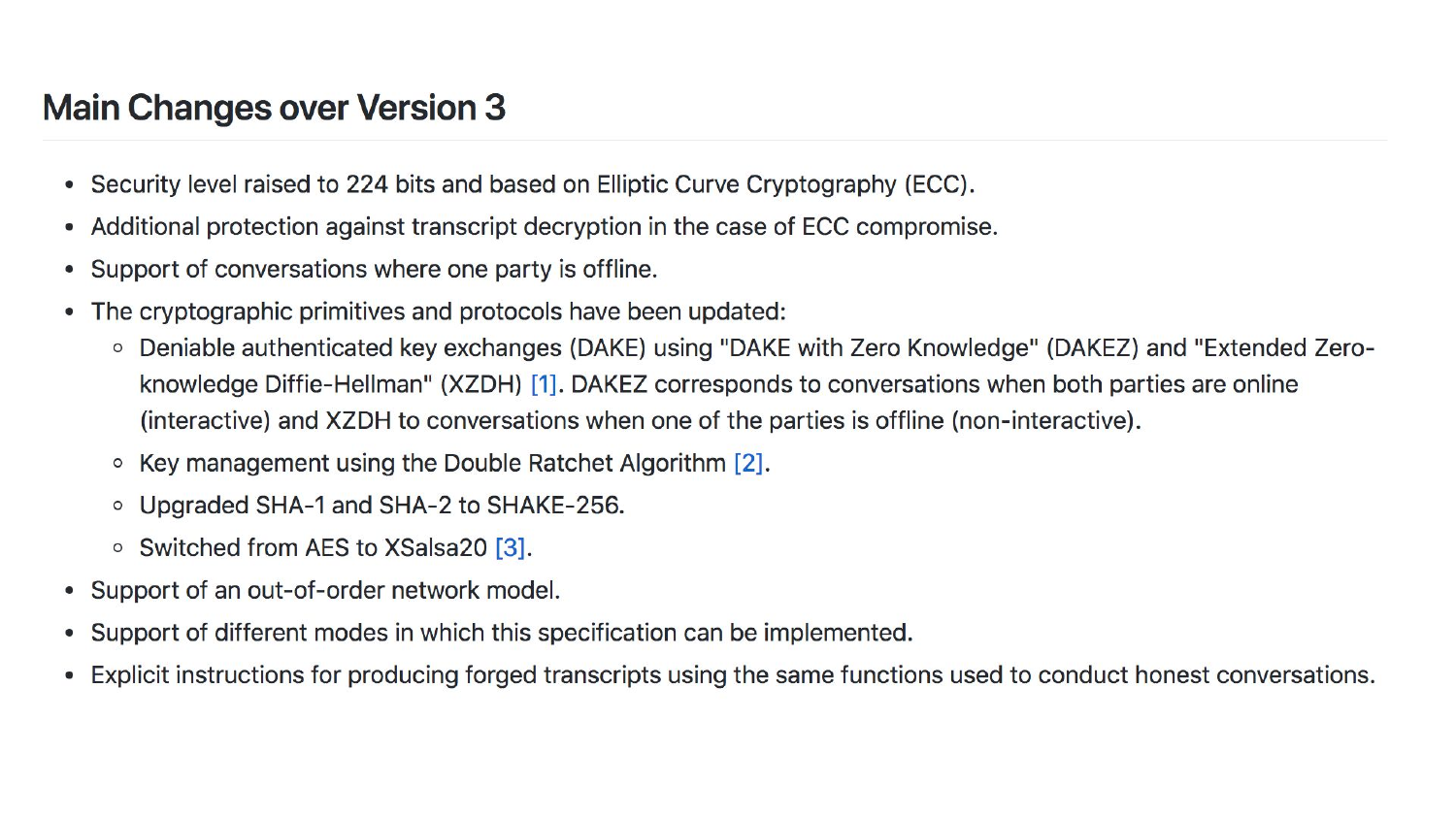### Design

- Why DAKEZ/XZDH instead of something simpler?
- Why Ed448-Goldilocks?
- Why DH-3072?
- Why SHAKE? Why XSalsa20?
- Usage of the Double Ratchet Algorithm
- What is the toolkit?
- Why not post-quantum algorithms?
- Why no group chat?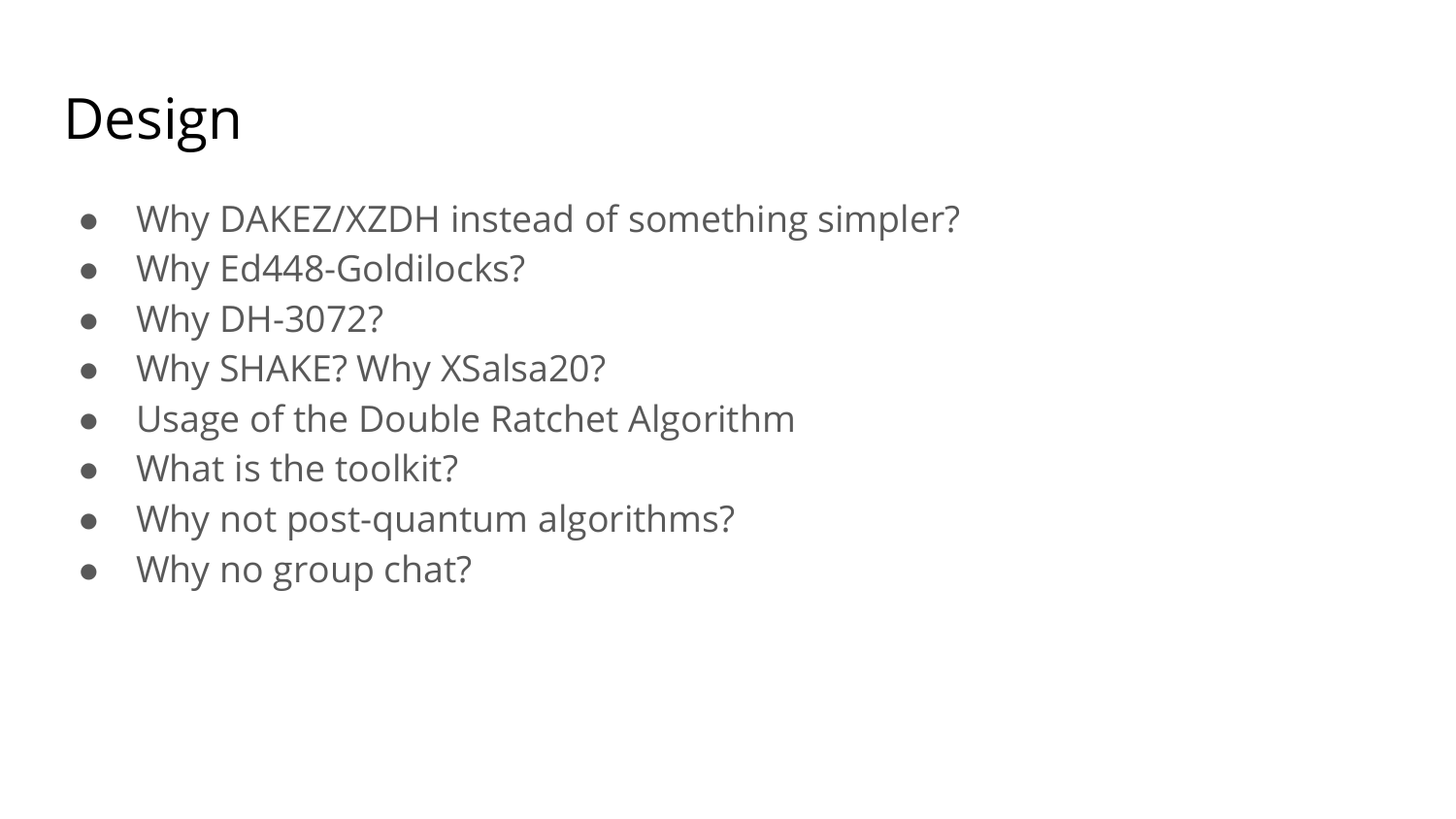### Real world implementation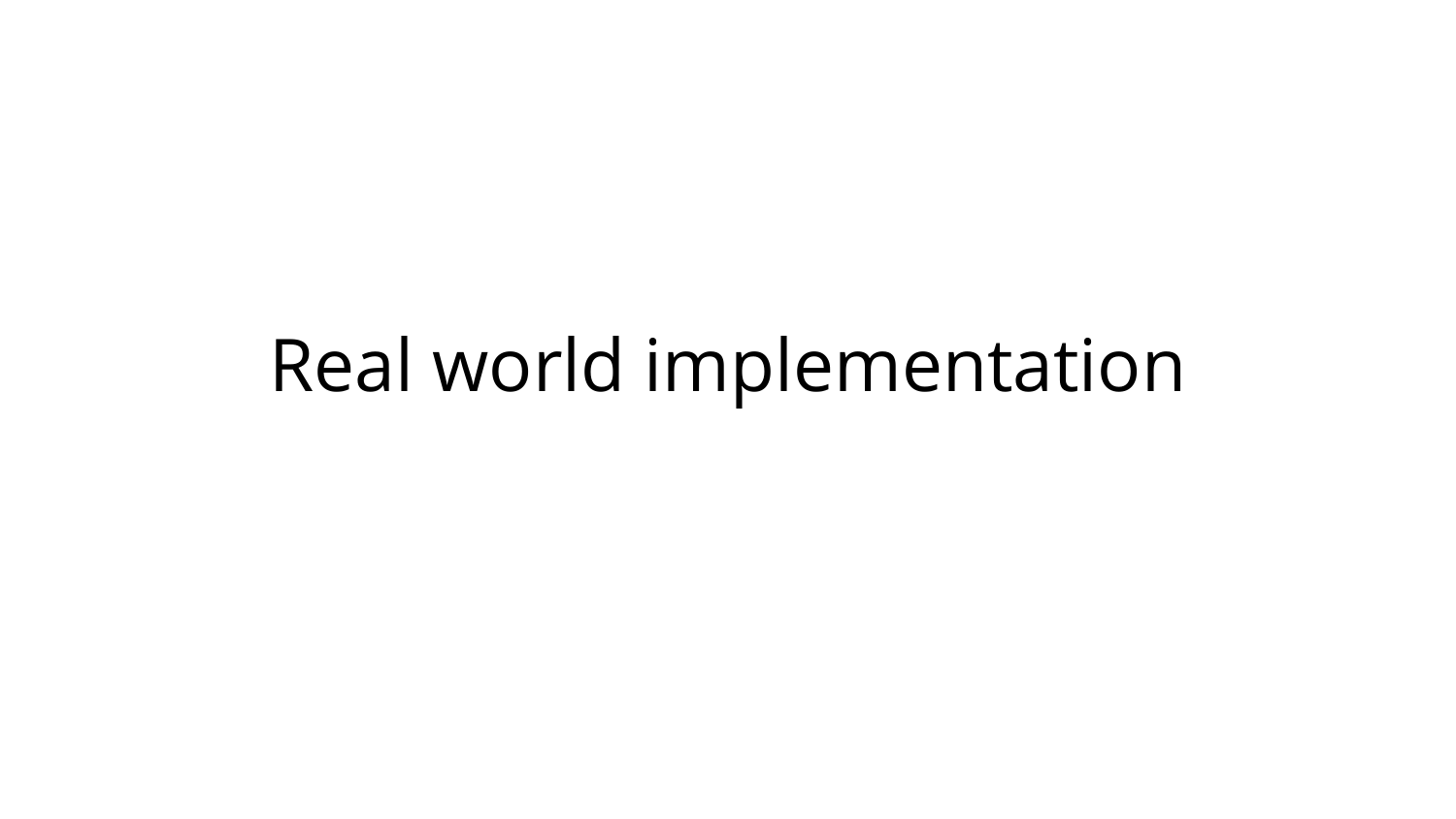### Applied cryptography

- Collaboration with cryptographers and developers:
	- libgoldilocks as an extension of libdecaf from Mike Hamburg
	- Java, python and golang implementations
	- Collaboration with cryptographers while they were writing papers
	- Revisions by Ian Goldberg and Nik Unger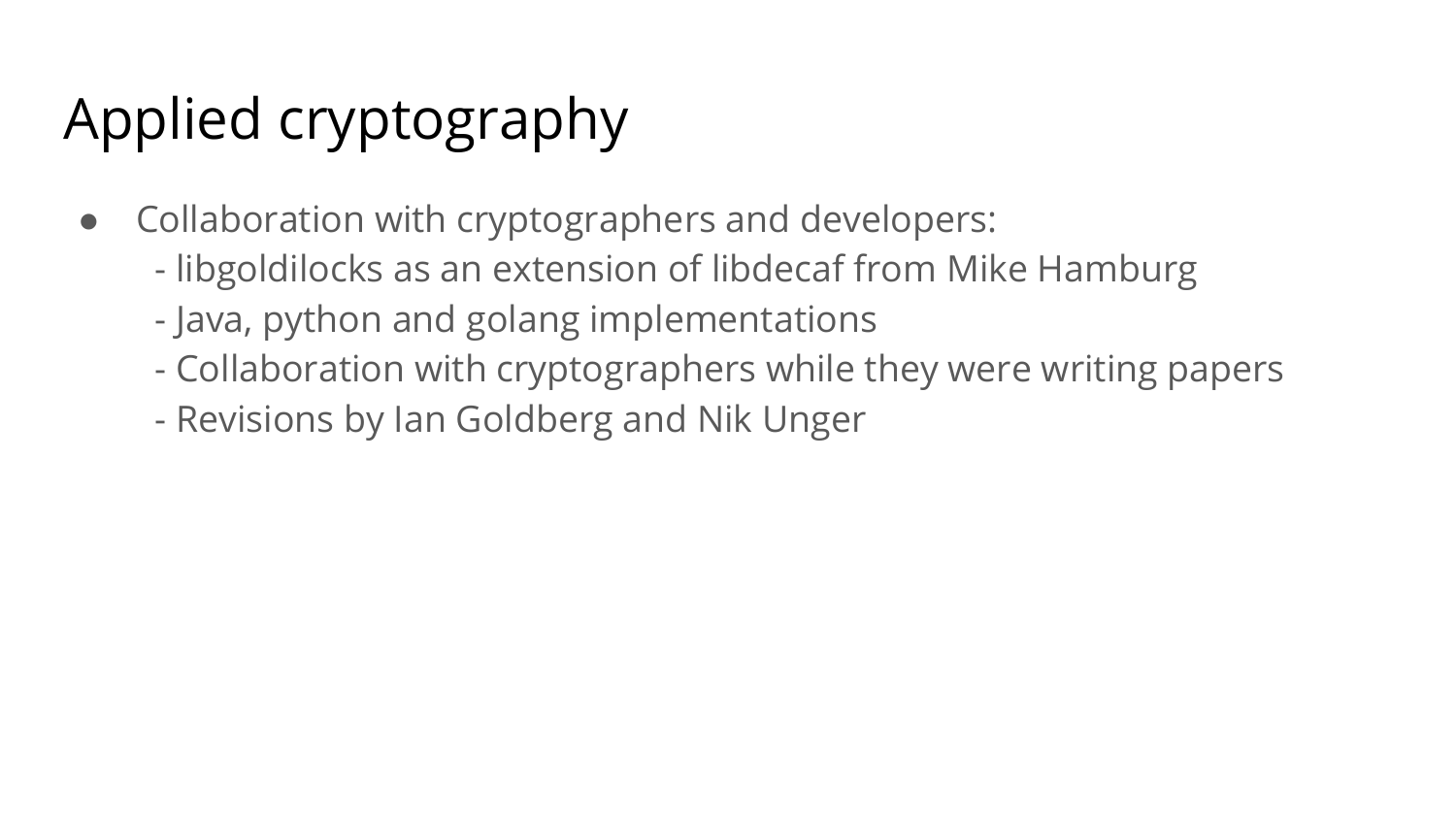Nik Unger and Ian Goldberg

#### **Improved Strongly Deniable Authenticated Key Exchanges for Secure Messaging\***

#### On The Use of Remote Attestation to **Break and Repair Deniability**

Lachlan J. Gunn **Aalto University** lachlan.gunn@aalto.fi

Ricardo Viejtez Parra **Aalto University** ricardo.vieitezparra@aalto.fi

N. Asokan **Aalto University** asokan@acm.org

### Ed448-Goldilocks

A 448-bit Edwards curve Brought to you by: bitwiseshiftlef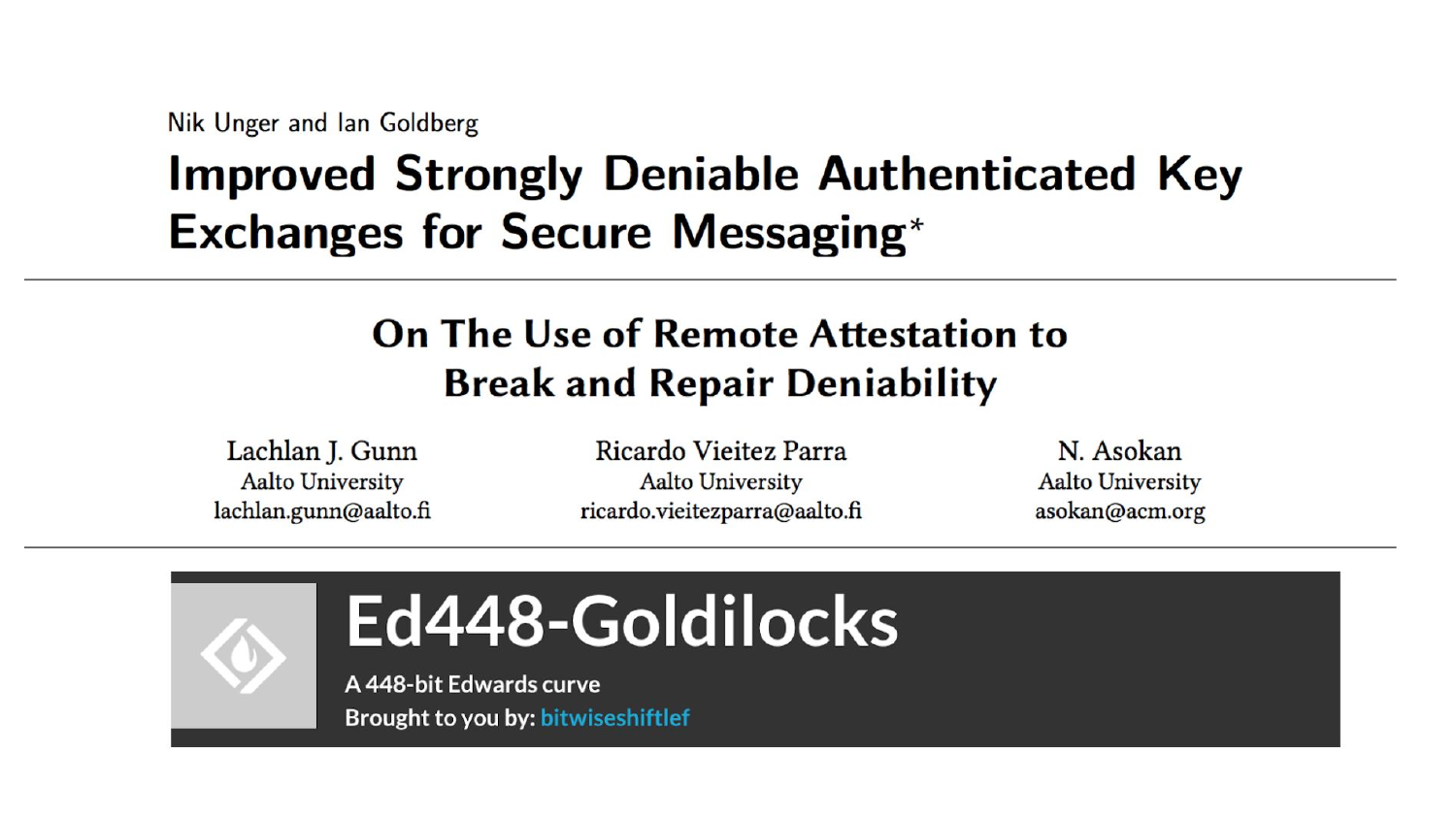### Implementation in C

- Why in C?
- C memory handling: how to check it?
- Testing: unit and integration
- Static testing: clang-tidy and splint
- Valgrind and various sanitizers

- Code that can be readable
- Code that can be used by other developers
- Recommendations to developers
- In touch with the community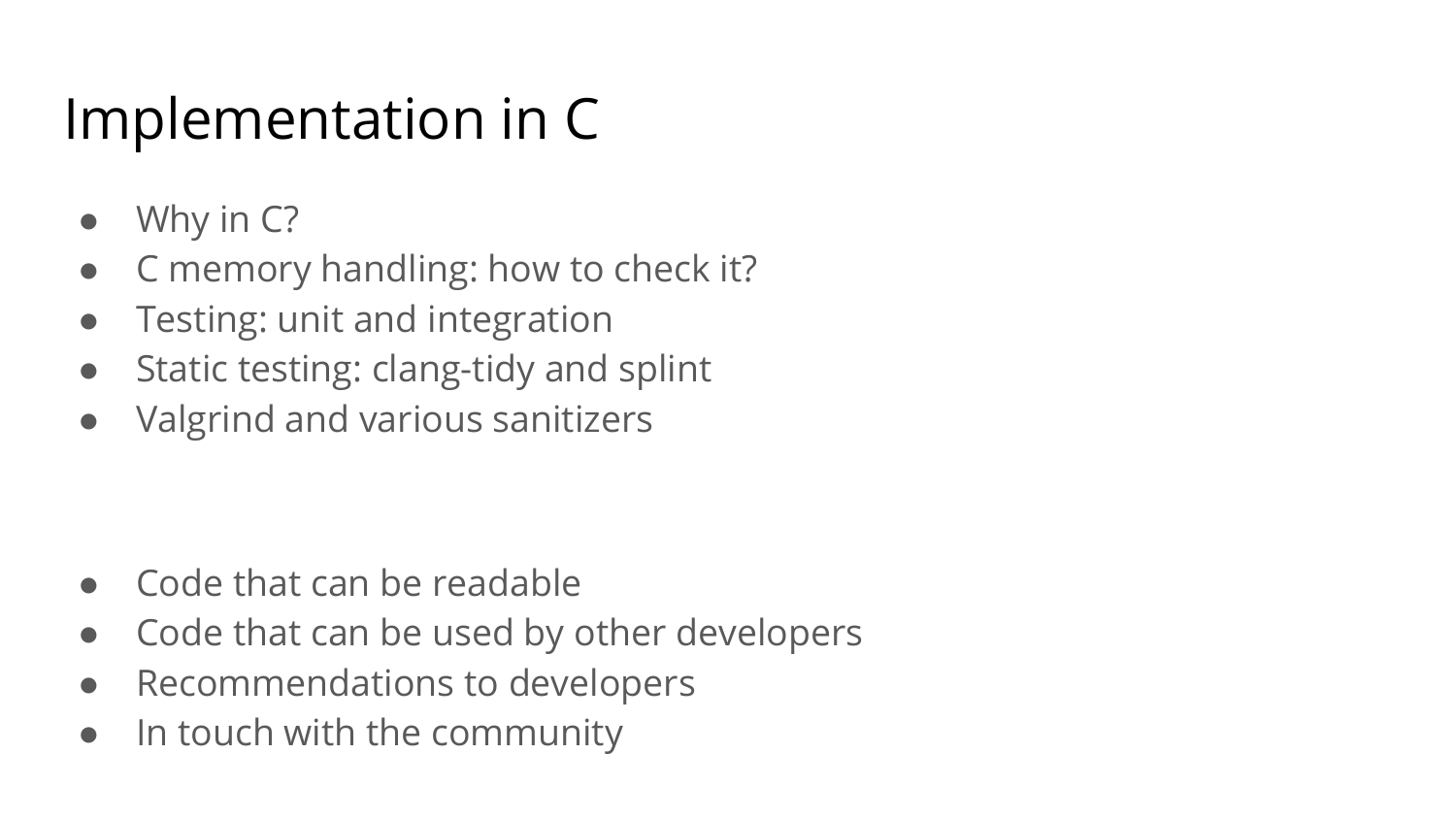### Testing on various systems

- Why it is important to test in multiple OS: older versions of Linux
- BSD's
- Running the test suite on exotic architectures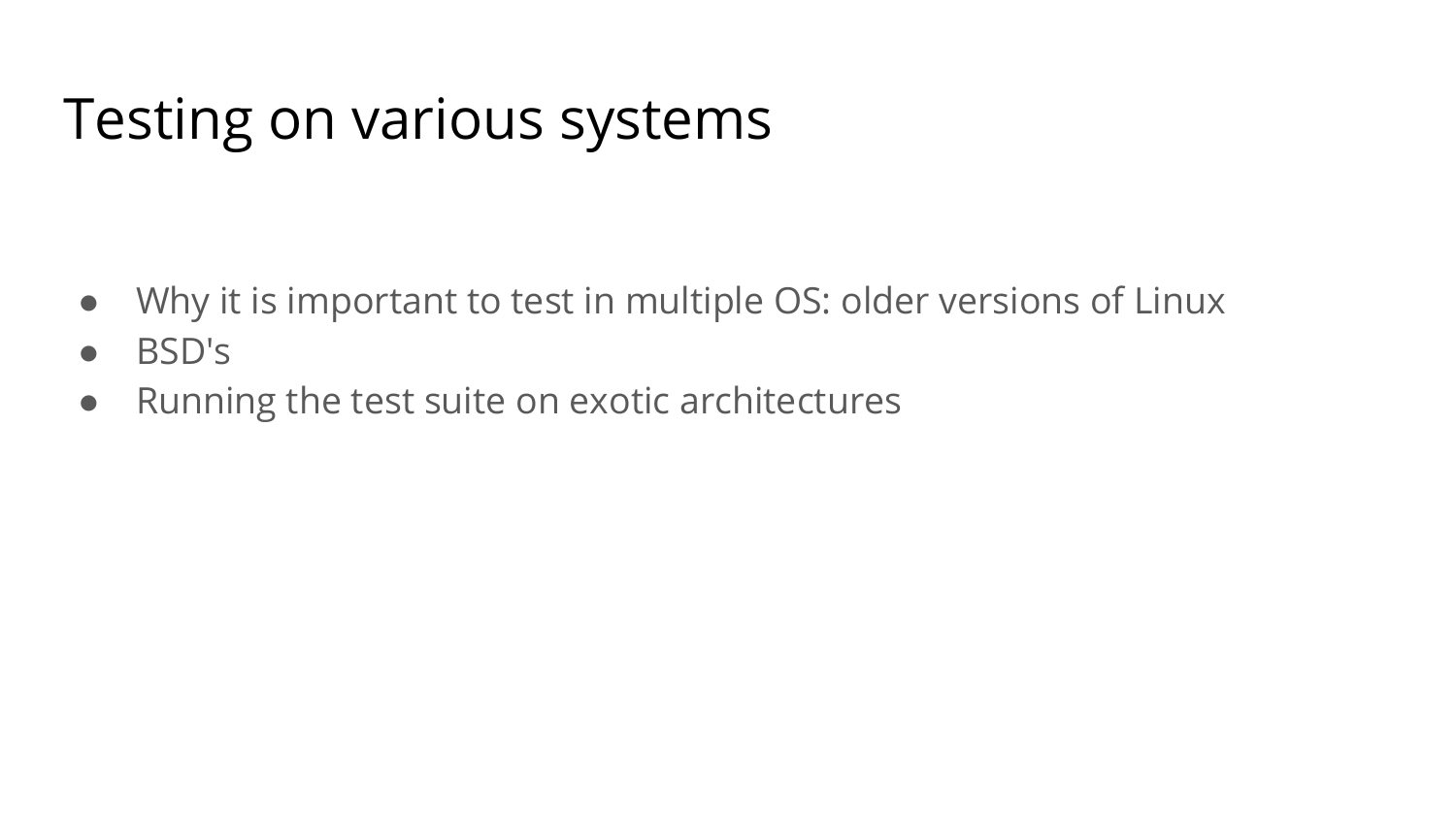### UI/UX work // Formal verifications

- The user matters
- Make dialogs more understandable

- Model checkers
- Testing the protocol state machine in C-Murphy
- Eventually, we want a full protocol formal verification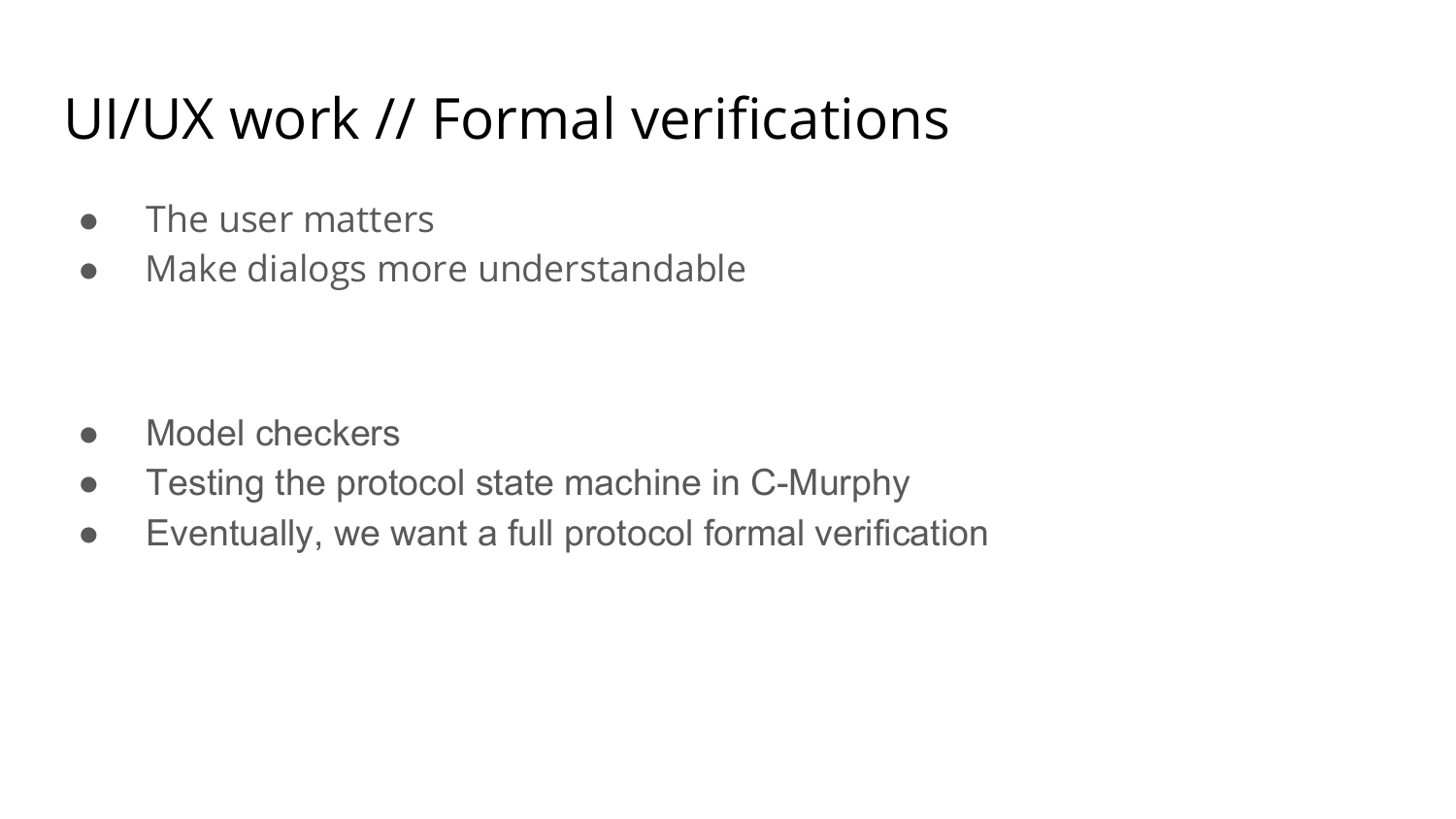### Security audits

- Introducing fuzzing: Libfuzzer and OSS-Fuzz
- We welcome community audits
- We will get a security audit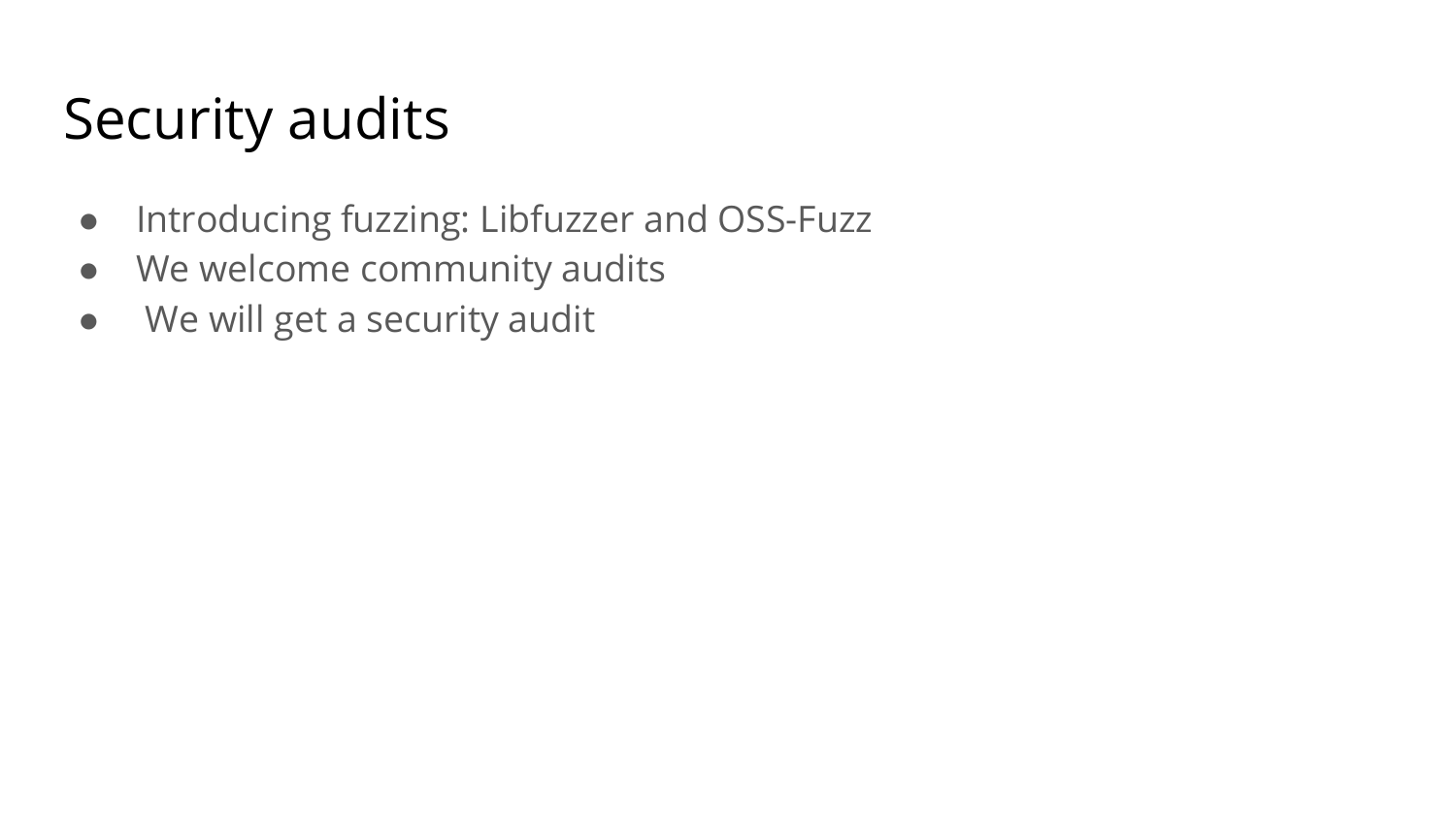### Check out our repos!

The protocols:

<https://github.com/otrv4/otrv4>

<https://github.com/otrv4/otrv4-prekey-server>

The library:

<https://github.com/otrv4/libotr-ng>

The plugin:

<https://github.com/otrv4/pidgin-otrng>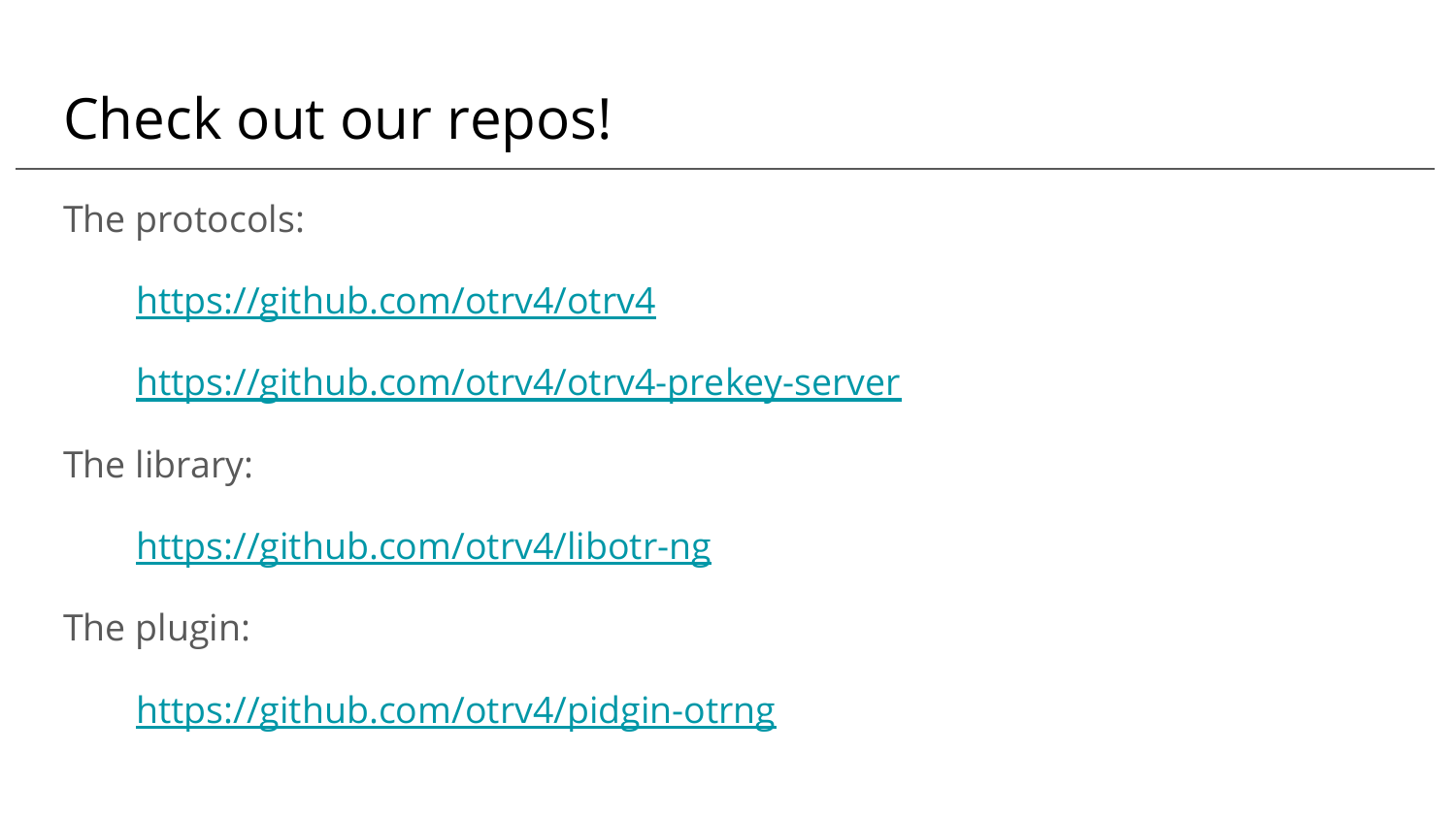The prekey server:

<https://github.com/otrv4/otrng-prekey-server>

<https://github.com/otrv4/prekey-server-xmpp>

The toolkit:

<https://github.com/otrv4/libotr-ng-toolkit>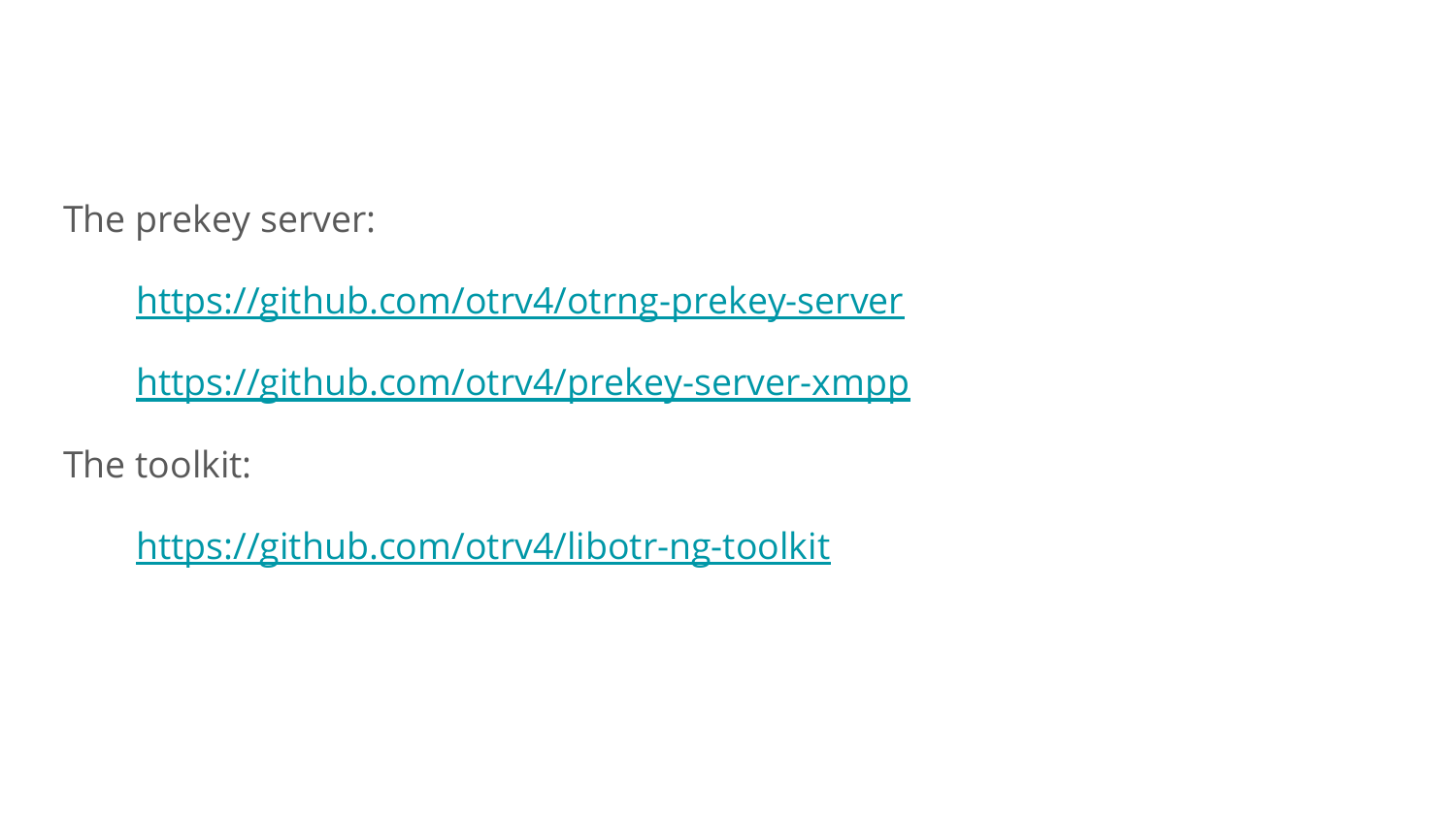Golang

<https://github.com/otrv4/otr4>

Java by Danny van Heumen

https://gitlab.com/cobratbq/otr4j

OTR.im

● Happy to host you and setup CI/CD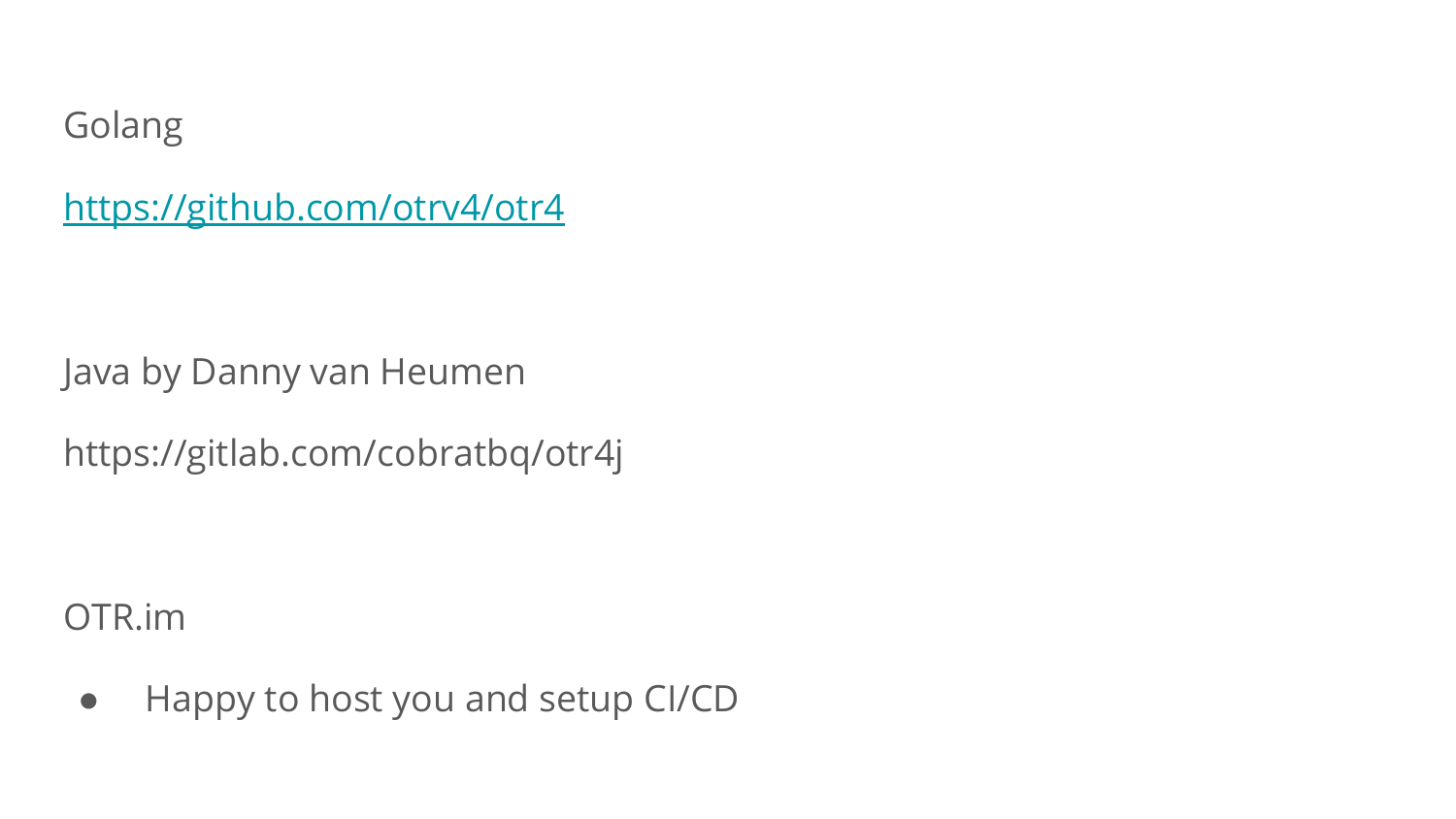### Thanks to everyone involved

To the main collaborators (people in the current team or with more than 6000 lines of code/text contributed):

- Ian Goldberg
- Nik Unger
- Mike Hamburg
- Sofia Celi
- Ola Bini
- Reinaldo de Souza Jr
- Rosalie Tolentino
- Jurre van Bergen
- Iván Pazmiño
- Giovane Liberato
- Fan Jiang
- Others who have collaborated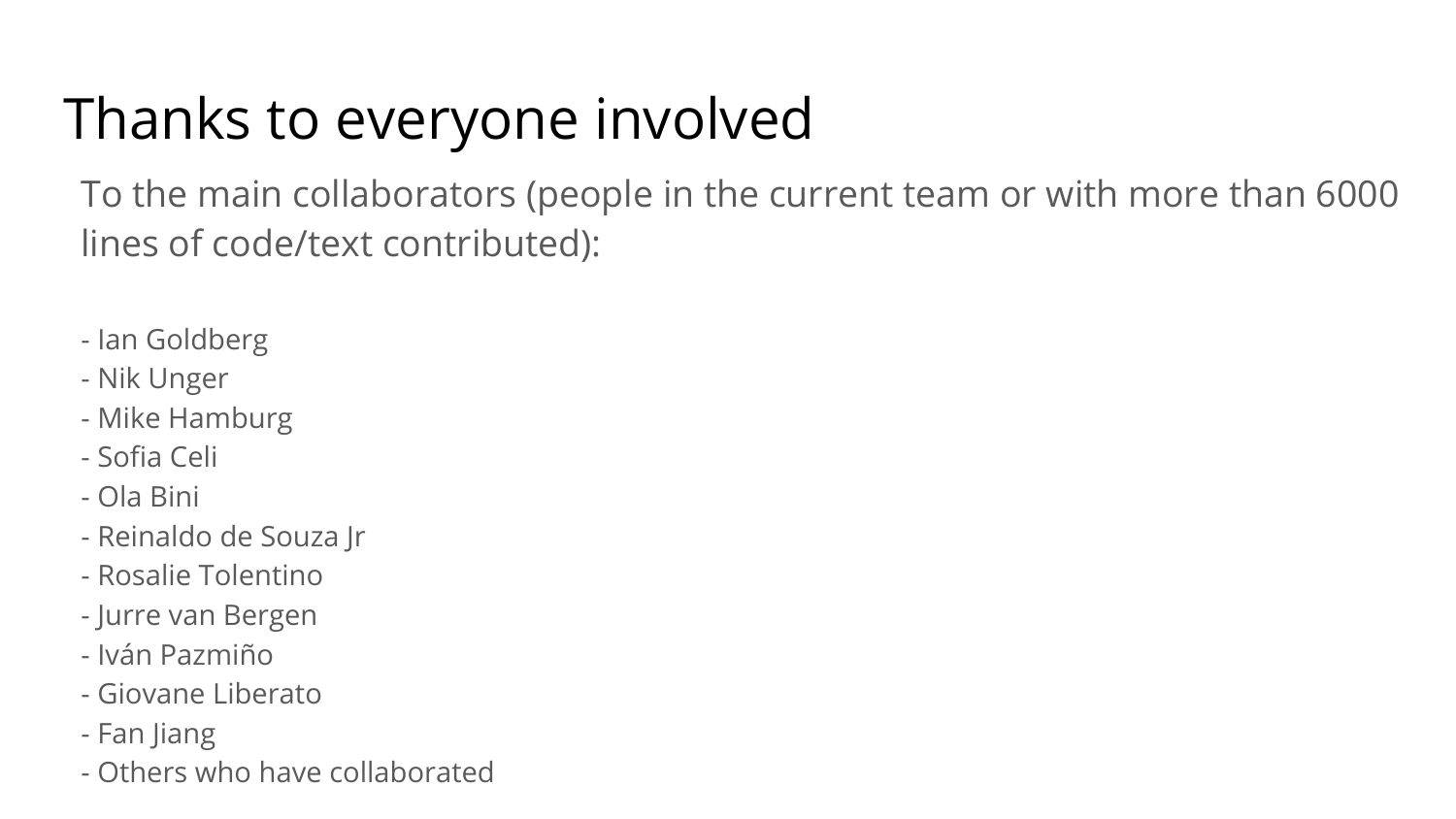### Time for references

- 1. Goldberg, I. and Unger, N. (2016). Improved Strongly Deniable Authenticated Key Exchanges for Secure Messaging, Waterloo, Canada: University of Waterloo. Available at: <http://cacr.uwaterloo.ca/techreports/2016/cacr2016-06.pdf>
- 2. Hamburg, M. (2015). Ed448-Goldilocks, a new elliptic curve, NIST ECC workshop. Available at: <https://eprint.iacr.org/2015/625.pdf>
- 3. Gunn, L. J., Vieitez Parra, R. and Asokan, N. (2018) On The Use of Remote Attestation to Break and Repair Deniability. Available at: <https://eprint.iacr.org/2018/424.pdf>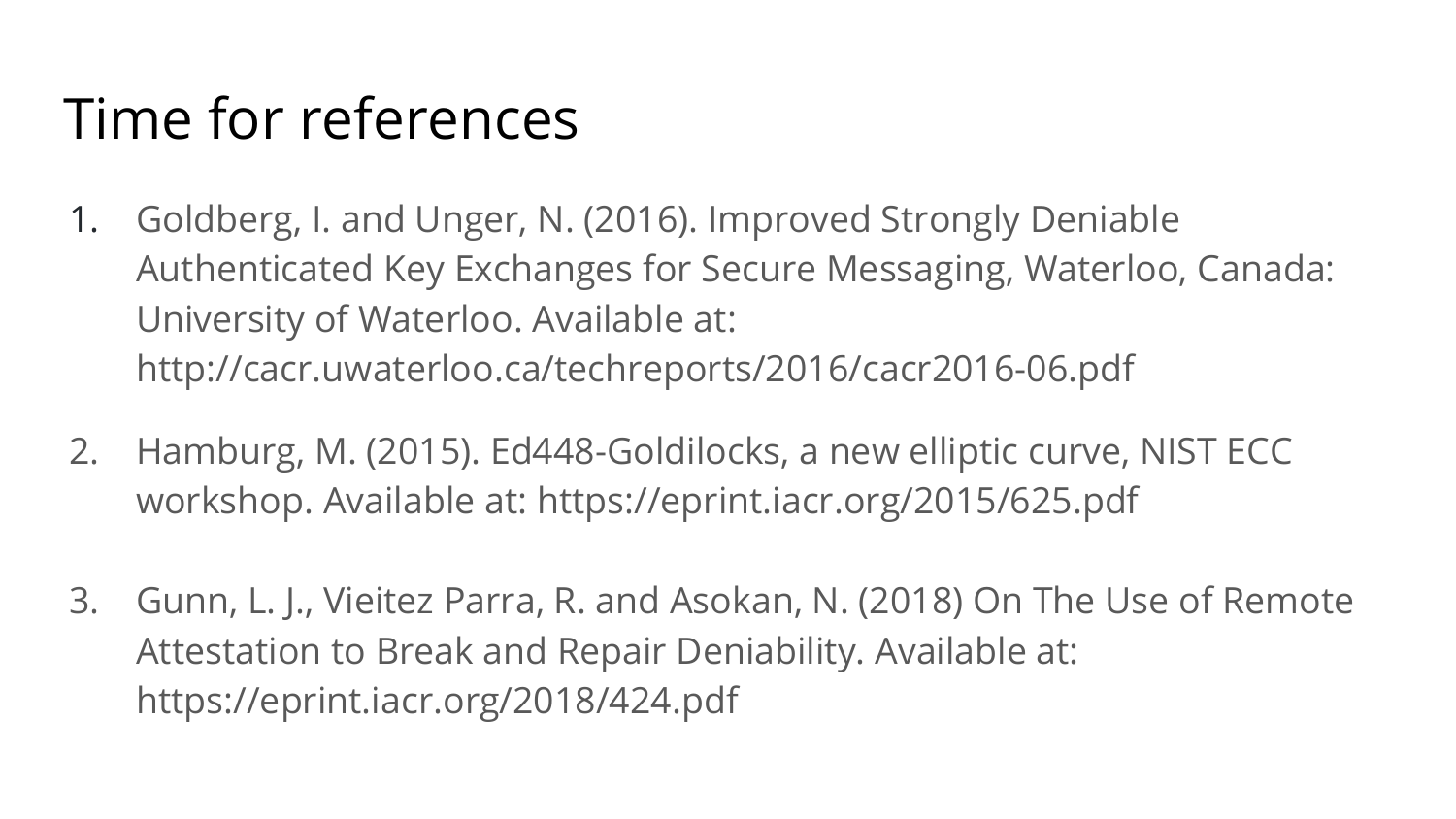4. Rogaway, P. (2015), *The Moral Character of Cryptographic Work*, University of California, Davis, USA

5. Menezes, A., Oorschot, P., Vanstone, S. (1997), *Handbook of Applied Cryptography*, CRC Pres.)

6. Bellare, M., Pointcheval, D., & Rogaway, P. (2000). *Authenticated Key Exchange Secure Against Dictionary Attacks*. In Advances in Cryptology–EUROCRYPT

7. Cohn-Gordon, K., Cremers, C., & Garrat, L. (2016). *On Post-Compromise Security*. Department of Computer Science, University of Oxford

8. Unger, N., Dechand, S., Bonneau, J., Fahl, S., Perl, H., Goldberg, I., Smith, M. (2015), *SoK: Secure Messaging*, 2015 IEEE Symposium on Security and Privacy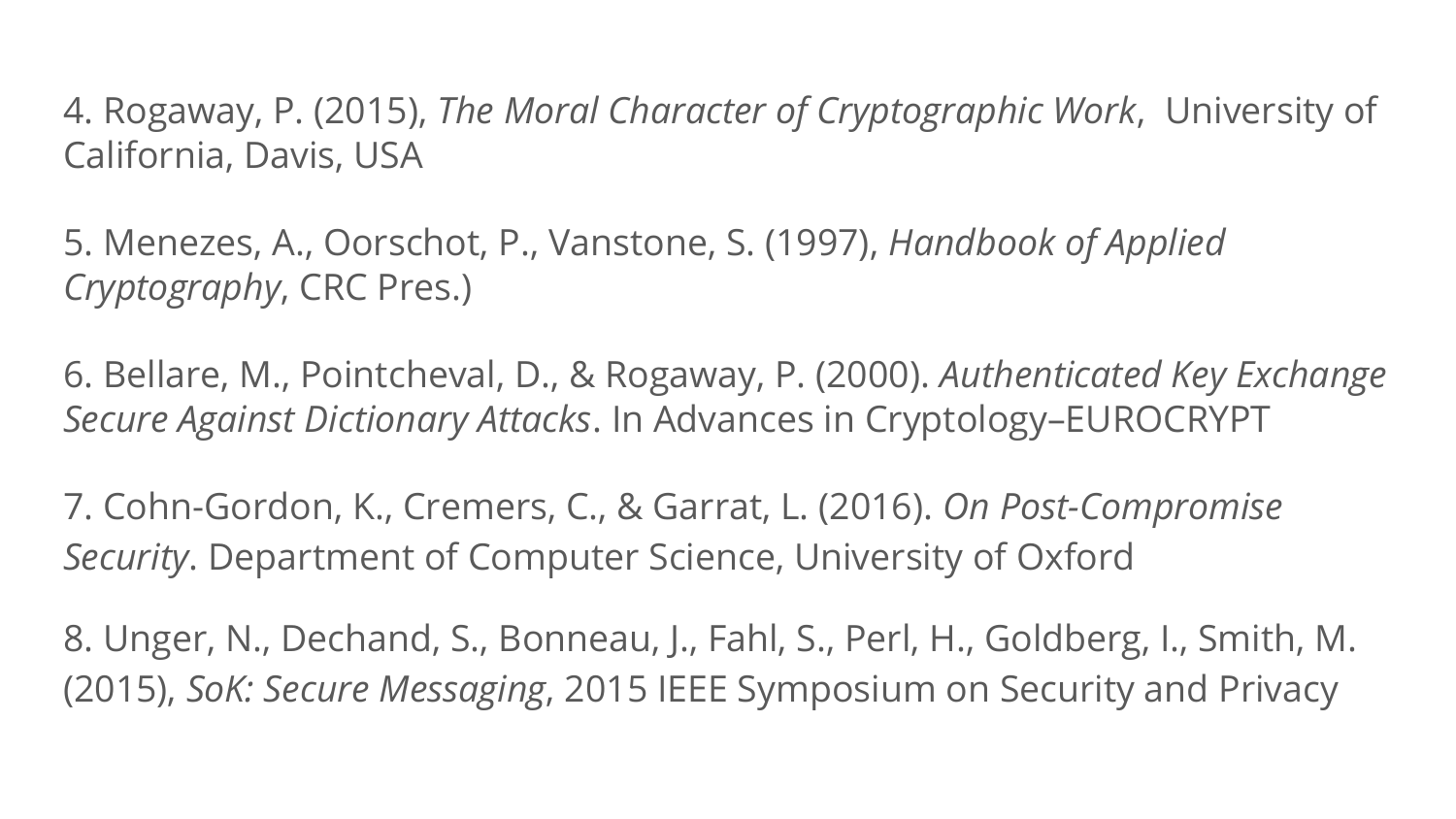### Questions?

● Come find us at the Off-The-Record assembly!

- Or online! <https://otr.im/>
- IRC: #otr at OFTC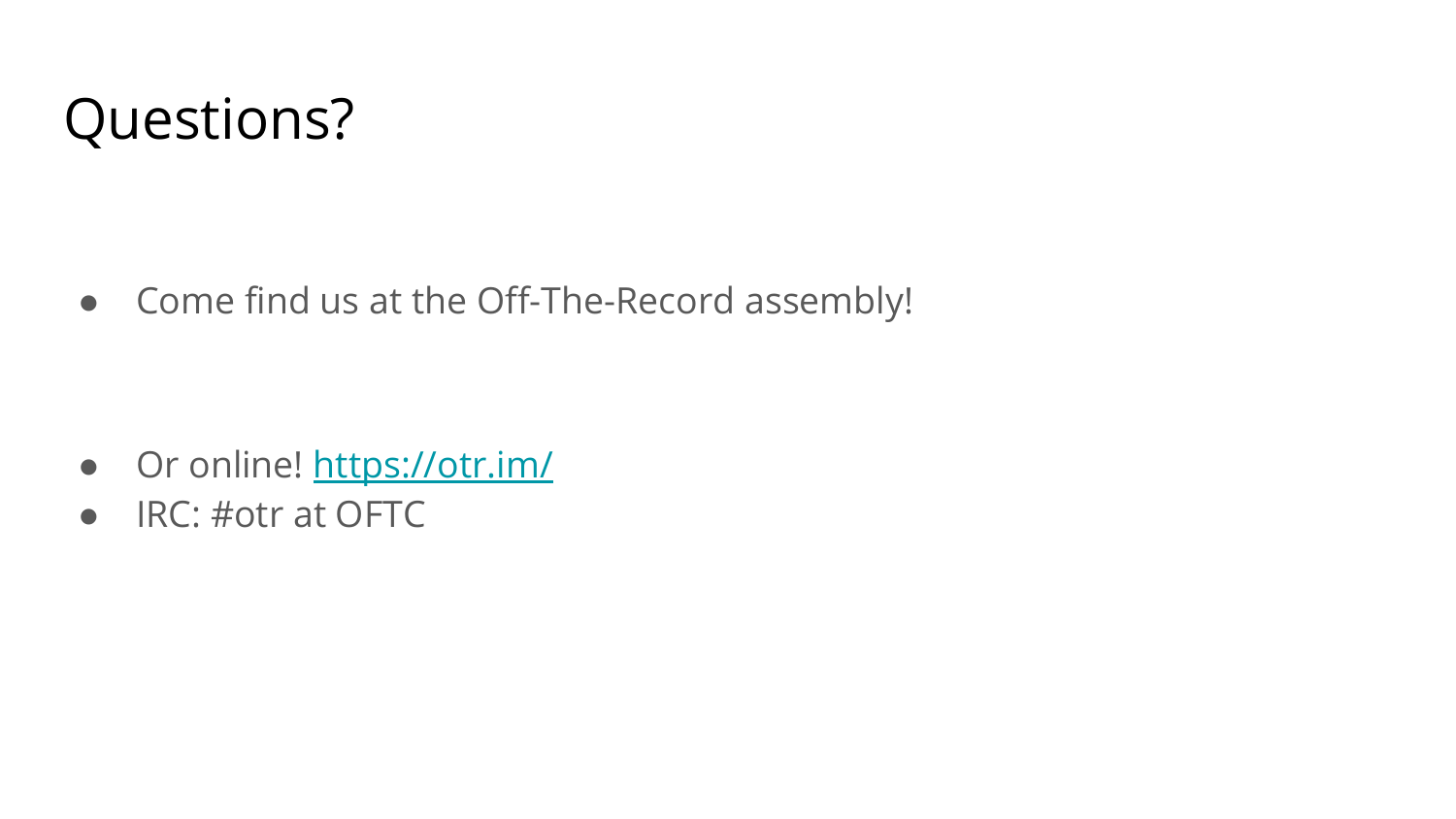# Thanks!

### Jurre van Bergen @DrWhax

# Sofía Celi @cherenkov\_d

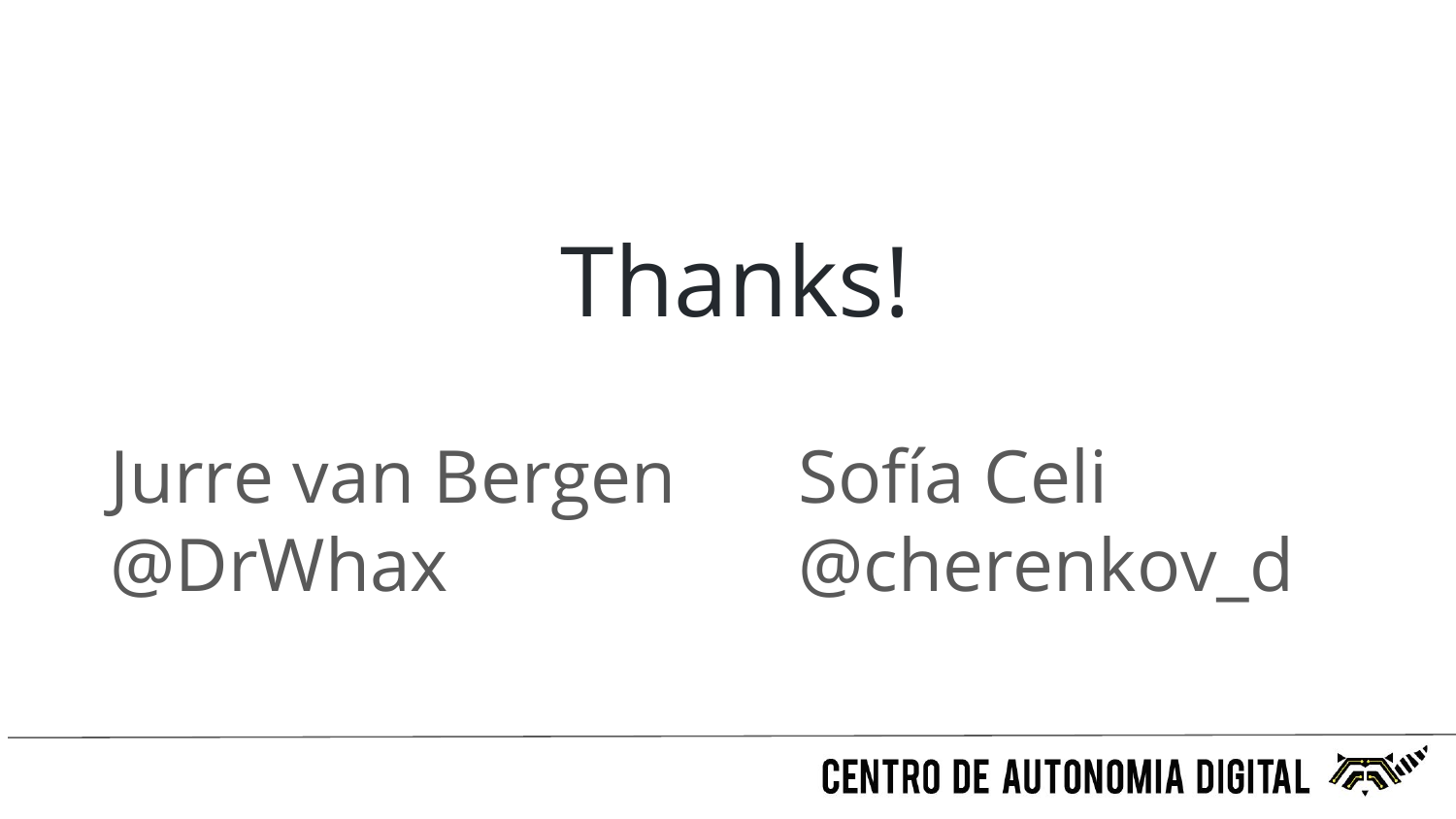### You have unlocked the secret slides\*

\*Copyright to Nik Unger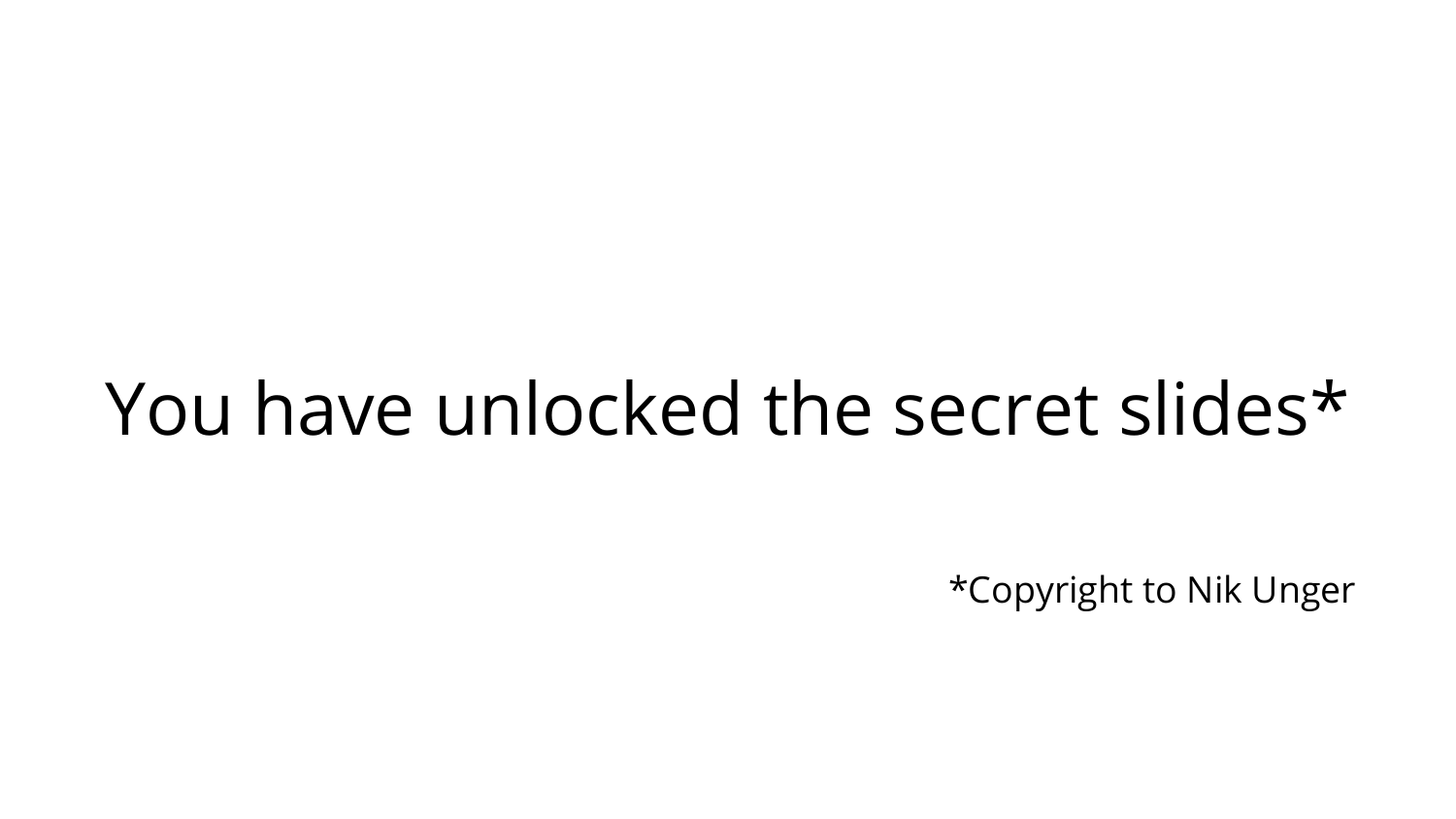### Difference with OMEMO

- OTRv4 is agnostic: can work over any protocol, even asynchronous
- OTRv4 has better deniability properties
- OTRv4 has a well defined specification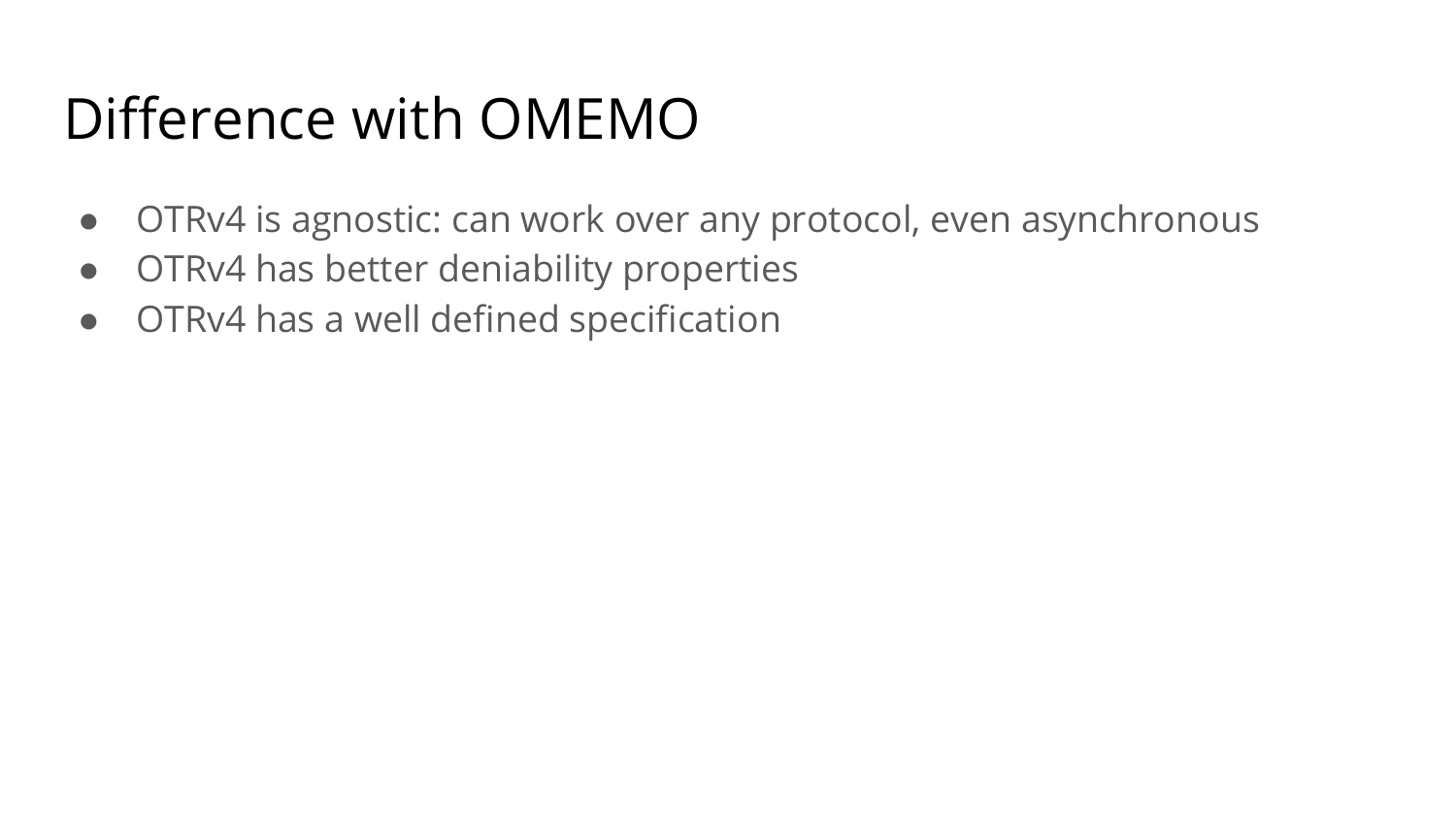### Difference with Signal

- OTRv4 has better deniability properties and perfect forward secrecy
- OTRv4 has a well defined specification
- OTRv4 has different verification mechanisms
- OTRv4 supports different networks and is not centralized
- OTRv4 supports other features, such as symmetric keys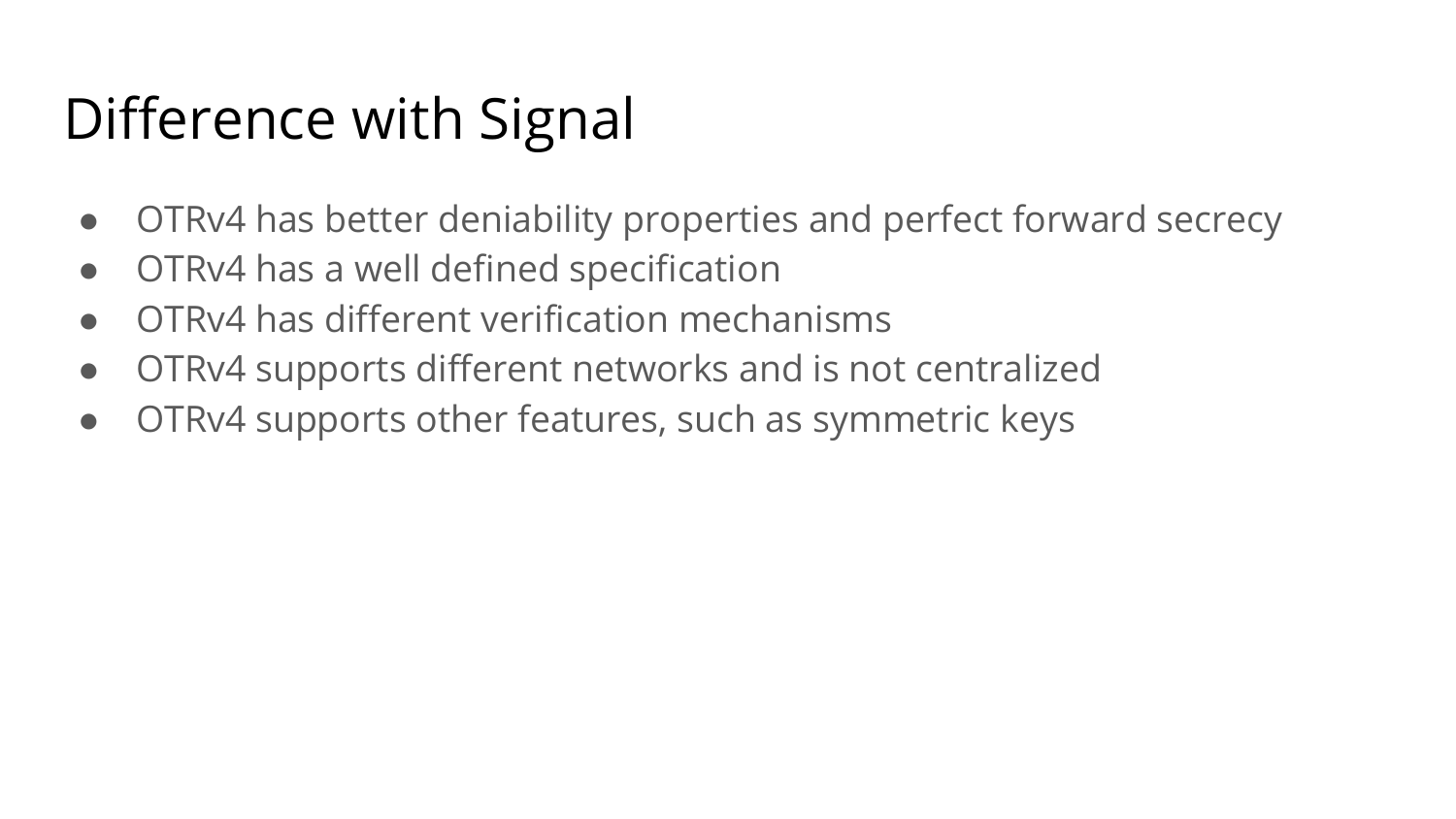### Why deniability matters

- It is a right in casual real-world conversations, even if you don't think about it
- It is useful not only to you but to whom you are talking to
- It is resistance
- We shouldn't make the situation worse than plaintext, by adding irrefutable proof of conversations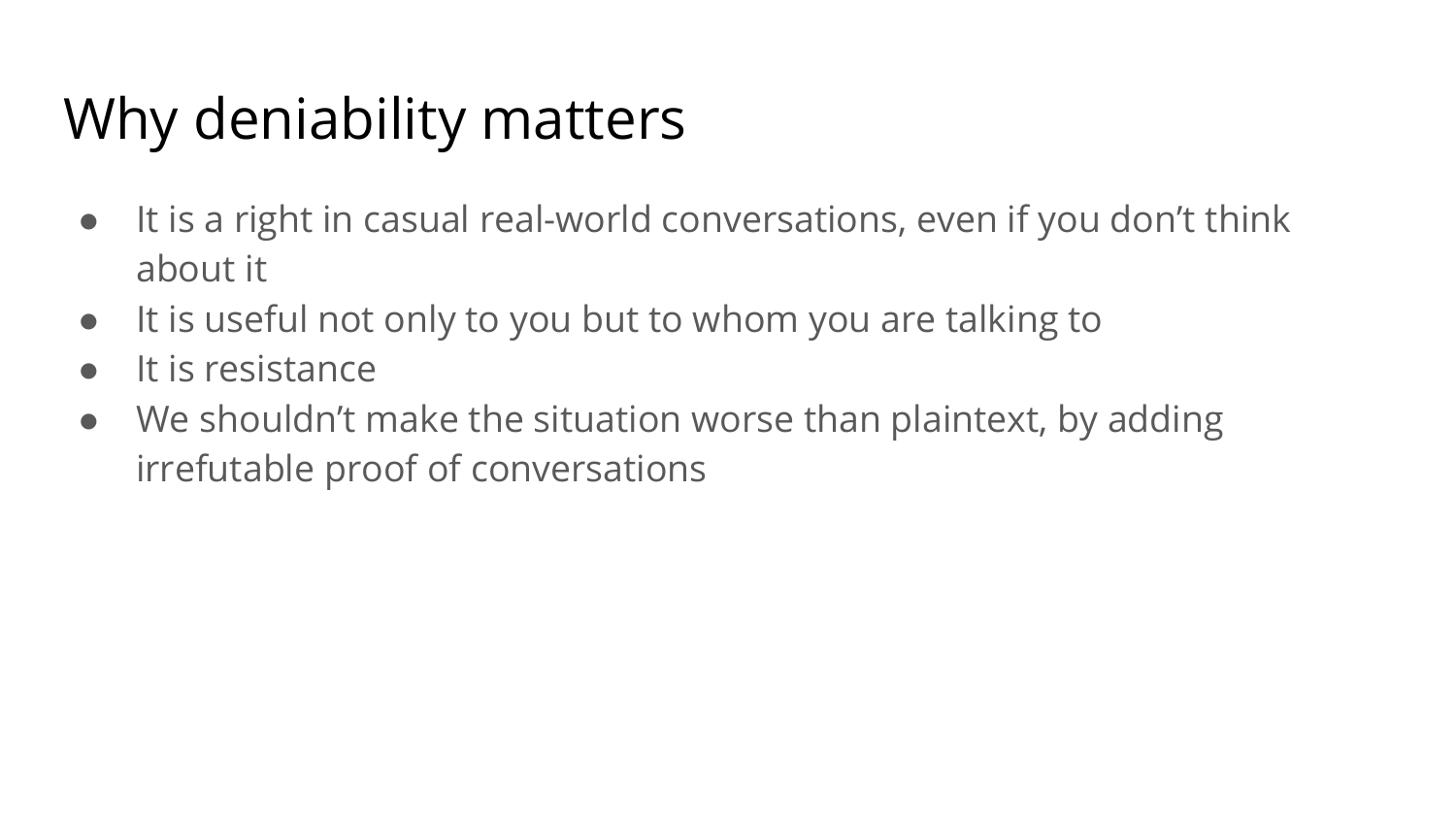### What is weak forward secrecy?

- Strong forward secrecy: protects the session key when at least one party completes the DAKE exchange
- Weak forward secrecy: protects the session key only when both parties complete the DAKE exchange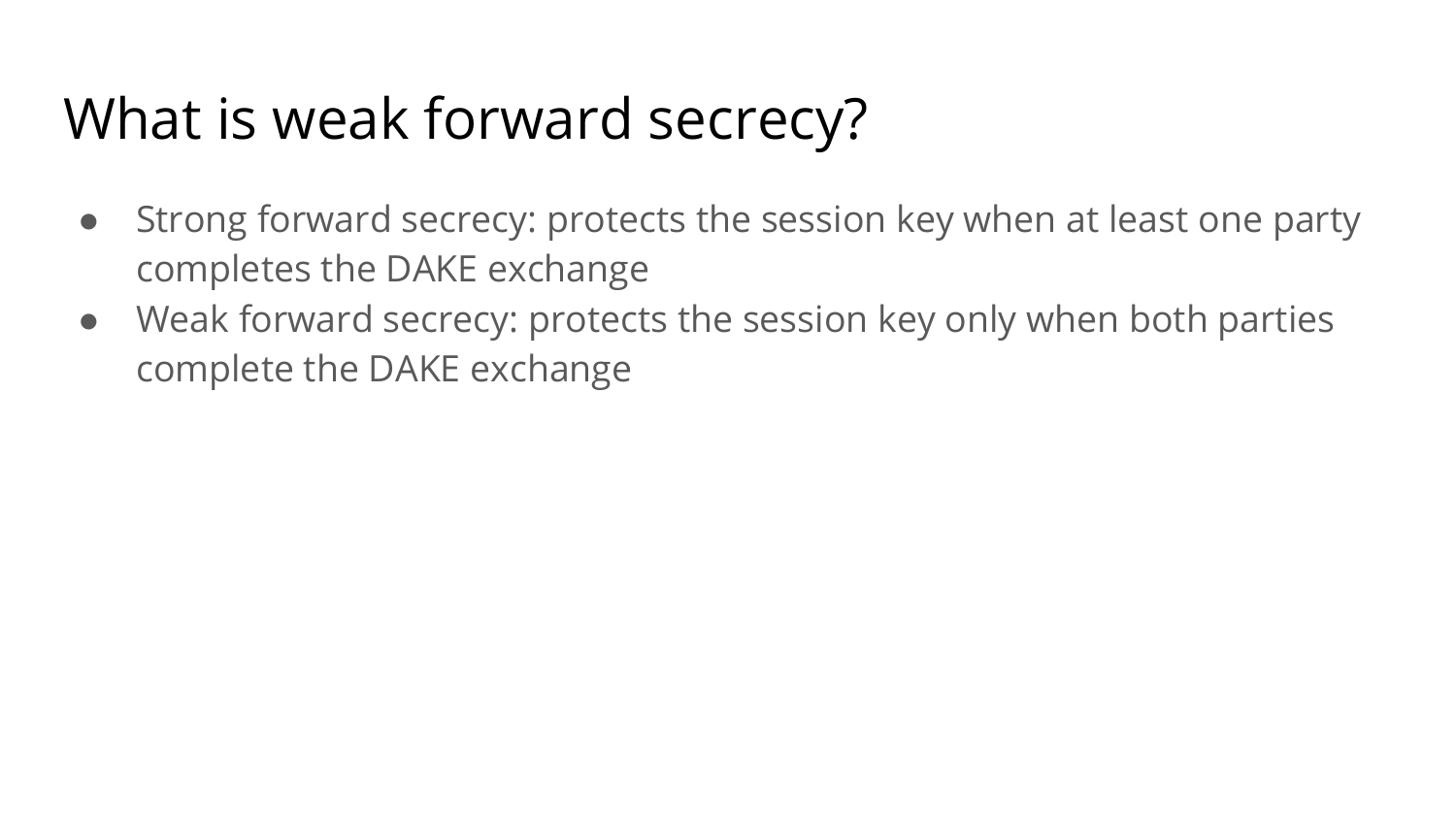#### The DAKEs



DAKEZ -Unger, N. & Goldberg, I. (2015), *Improved Strongly Deniable Authenticated Key Exchanges for Secure Messaging*, University of Waterloo, Waterloo, Canada